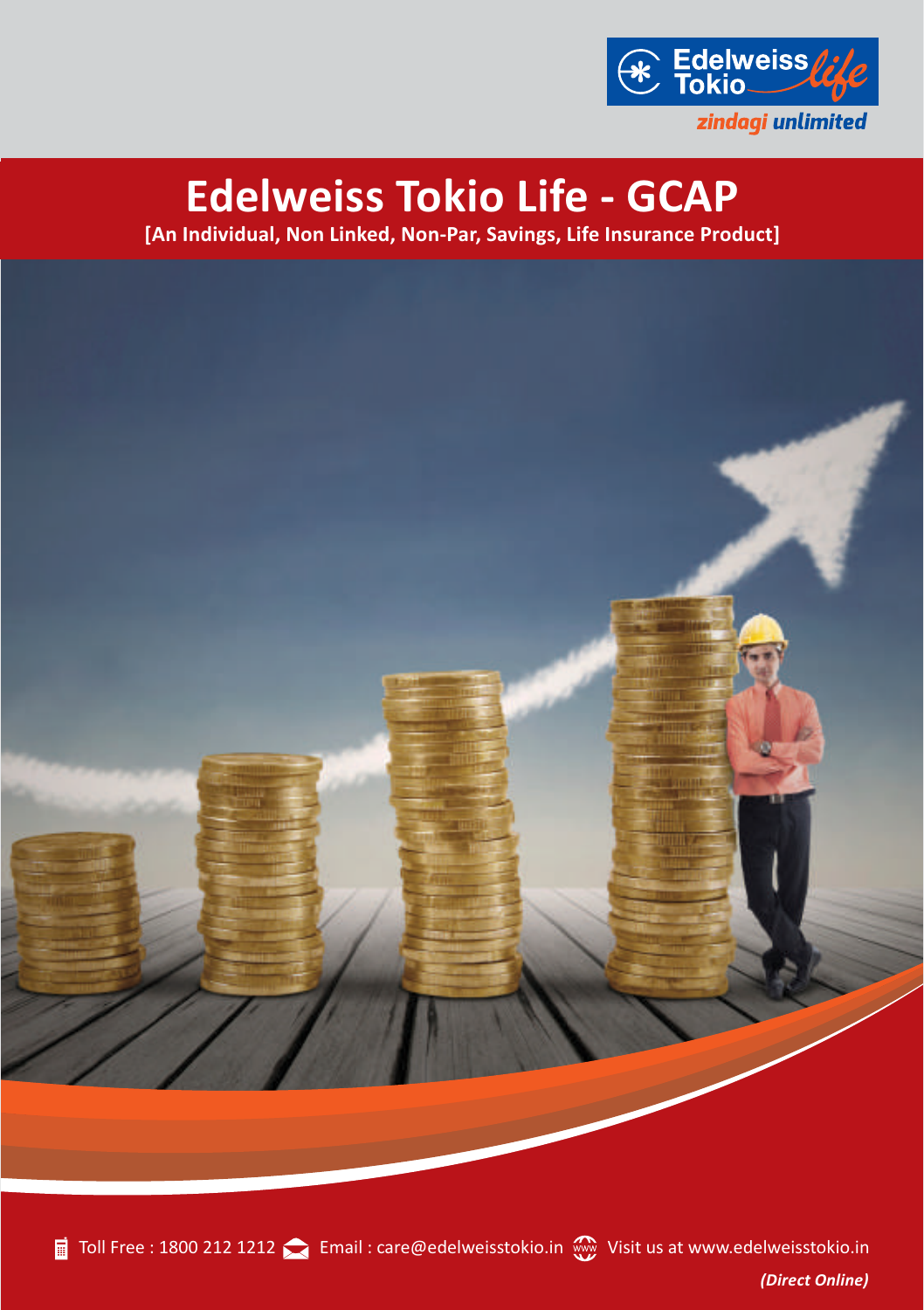# **Edelweiss Tokio Life - GCAP**

**An Individual, Non Linked, Non-Par, Savings, Life Insurance Product**





Option to make your cover more comprehensive through riders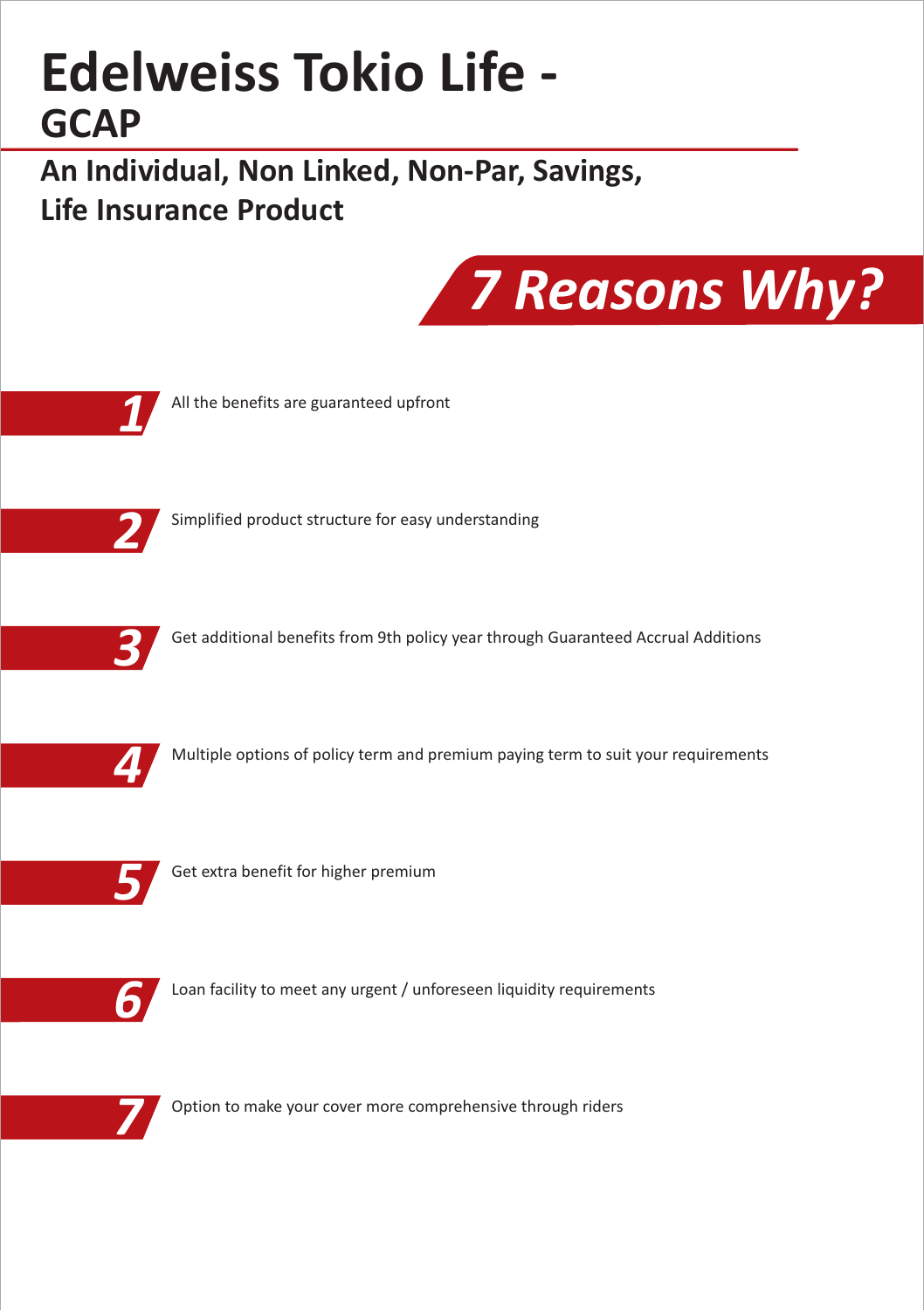#### **Why Edelweiss Tokio Life Insurance?**

At Edelweiss Tokio Life Insurance, we realize that your needs are more important than anything else. That's why it is our constant aim to understand your needs first before offering any advice or even an insurance solution. Your needs, based on your priorities are first understood, then evaluated against your future goals so that we are able to ensure that we can offer you the best solution suited to your needs.

### **Why wealth accumulation OR Why a savings plan?**

In today's progressive world, there are ample opportunities to prove yourself in your chosen field and to do well. We understand that as an achiever, you would want to make the most of your achievements by enjoying a good lifestyle or planning for some big moments in your life. You may want an early retirement which can be enjoyed in grand style or it could be an international education course for your child. It would be ideal to invest in a plan which helps you accumulate wealth to achieve these goals, even in your absence.

## **Why Edelweiss Tokio Life – GCAP?**

Edelweiss Tokio Life – GCAP is a an Individual, Non-Linked, Non-Par, Savings, Life Insurance Product, so that you can plan to accumulate wealth for meeting those grand plans to celebrate your achievements. What makes our offering special is that we understand that you need to maximize the wealth you can generate from your hard-earned money and enjoy the best possible. The plan offers you a fully guaranteed maturity benefit and death benefit. What's more! You also get a Guaranteed Accrual Addition.

## **What can you do?**

We sincerely recommend that you spend your valuable time with our financial advisors so that they can understand your needs and help you prioritize them. Edelweiss Tokio Life's professional financial advisors will then assist you in deciding on the best financial solution, suitable to your needs.

**You can avail tax benefits under Section 80C and Section 10 (10D) of Income Tax Act, 1961. Premium paid for Critical Illness Rider, if opted, may qualify for a deduction under Section 80D of the Income Tax Act, 1961. Tax benefits are subject to change in the tax laws.**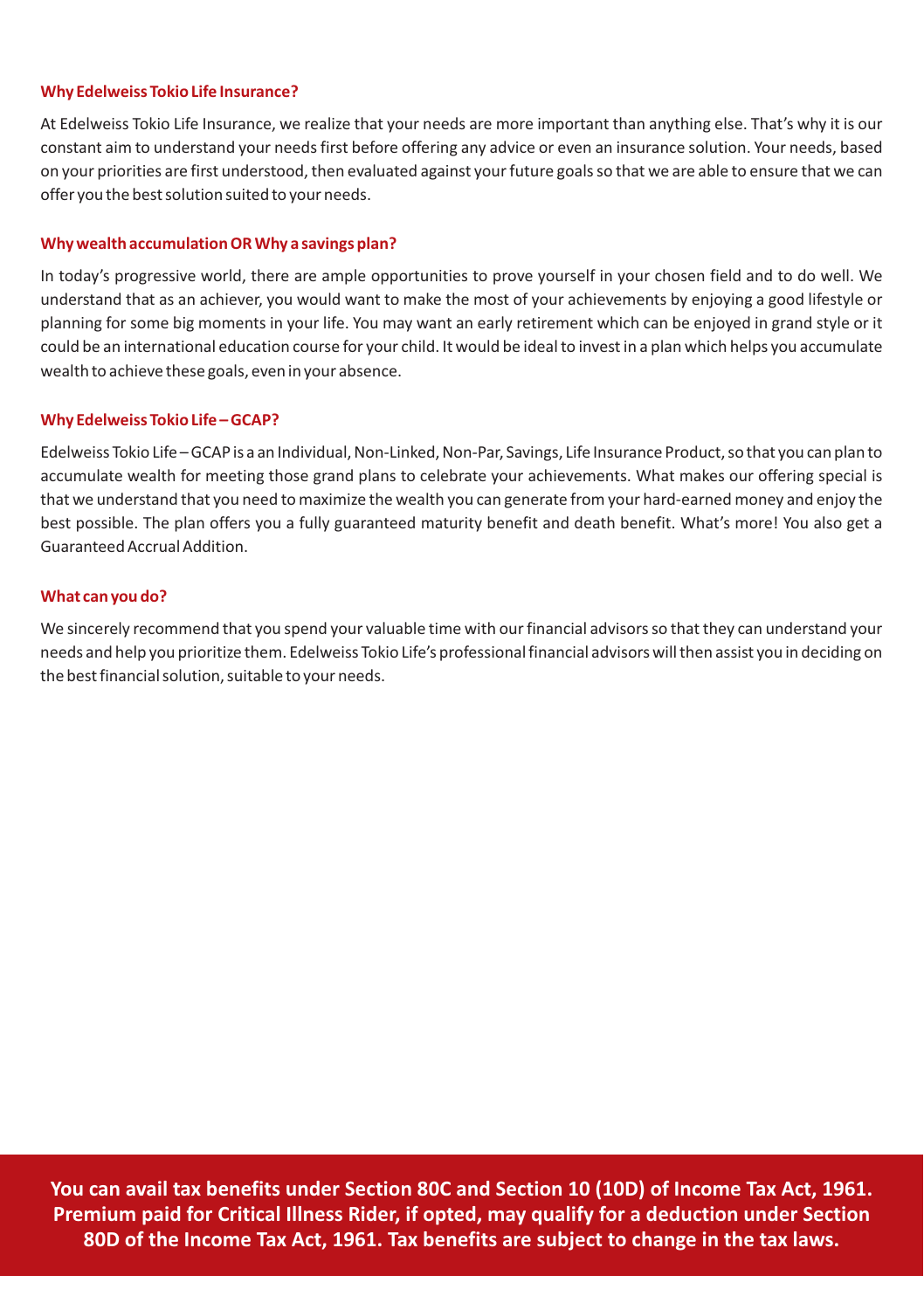## **PLAN SUMMARY**

This is a savings plan offered as an Individual, Non-Linked, Non-Par, Savings, Life Insurance Product.

| 91 Days                                                       |
|---------------------------------------------------------------|
| 55 Years                                                      |
| 18 Years                                                      |
| 70 Years                                                      |
| 10, 15, 20, 25 and 30 Years                                   |
| 5, 7, 10 and 12 years                                         |
| Annual, Semi-annual, Quarterly, Monthly                       |
| Annual:<br>Rs 15,000                                          |
| Semi-Annual:<br>Rs 8,000                                      |
| Quarterly:<br>Rs 4,000                                        |
| Monthly:<br>Rs 1,500                                          |
| As mentioned in section a) of the Table under Benefit Summary |
| Minimum: Rs 1,65,000                                          |
| Maximum: No Limit                                             |
| As mentioned in section b) of the Table under Benefit Summary |
|                                                               |

**Note:** For policy term of 10 years, only 5 pay and 7 pay (PPT) are allowed.

#  *Applicable taxes will be separately levied on the premium.*

## **Death benefit for entry age below 5 years**

For entry age below 5 years, risk cover will start after 23 policy months. In case of death during the first 23 policy months, the company will pay 105% of Total Premiums Paid $\degree$ upto the date of death.

- *\$ Annualized Premium shall be the premium amount payable in a year chosen by the policyholder, excluding the taxes, rider premiums, underwriting extra premiums and loadings for modal premiums, if any*
- *^ Total Premiums Paid means total of all the premiums received, excluding any extra premium, any rider premium and taxes*

Premium loading factor: The premium loading factors for various modes are given below:

|             | <b>Modal Loading</b> | Modal premium as a %<br>of annualized premium | <b>Sample Premium</b><br>(Annualized Premium = 100,000) |
|-------------|----------------------|-----------------------------------------------|---------------------------------------------------------|
| Monthly     | 5.6%                 | 8.8%                                          | 8,800 monthly                                           |
| Quarterly   | 4.0%                 | 26.0%                                         | 26,000 quarterly                                        |
| Semi-annual | 2.4%                 | 51.2%                                         | 51,200 semi-annually                                    |
| Annual      | $0.0\%$              | 100%                                          | 100,000 annually                                        |

#### **Extra benefit available:**

1. Higher benefit is made available for higher Annualized Premium as per the table given below:

| <b>Policy Term</b> | <b>Additional Benefit on Maturity</b><br>(per 20,000 premium exceeding Annualized premium of Rs 40,000) |
|--------------------|---------------------------------------------------------------------------------------------------------|
| 10                 | 5,000                                                                                                   |
| 15                 | 10,000                                                                                                  |
| 20                 | 15,000                                                                                                  |
| 25                 | 20,000                                                                                                  |
| 30                 | 20,000                                                                                                  |

2. Guaranteed Accrual Addition rate for female lives:

- Up to Age 3 : Same as Male Rate of age 0
- Age 4 & above : Same rate as 3 year younger Male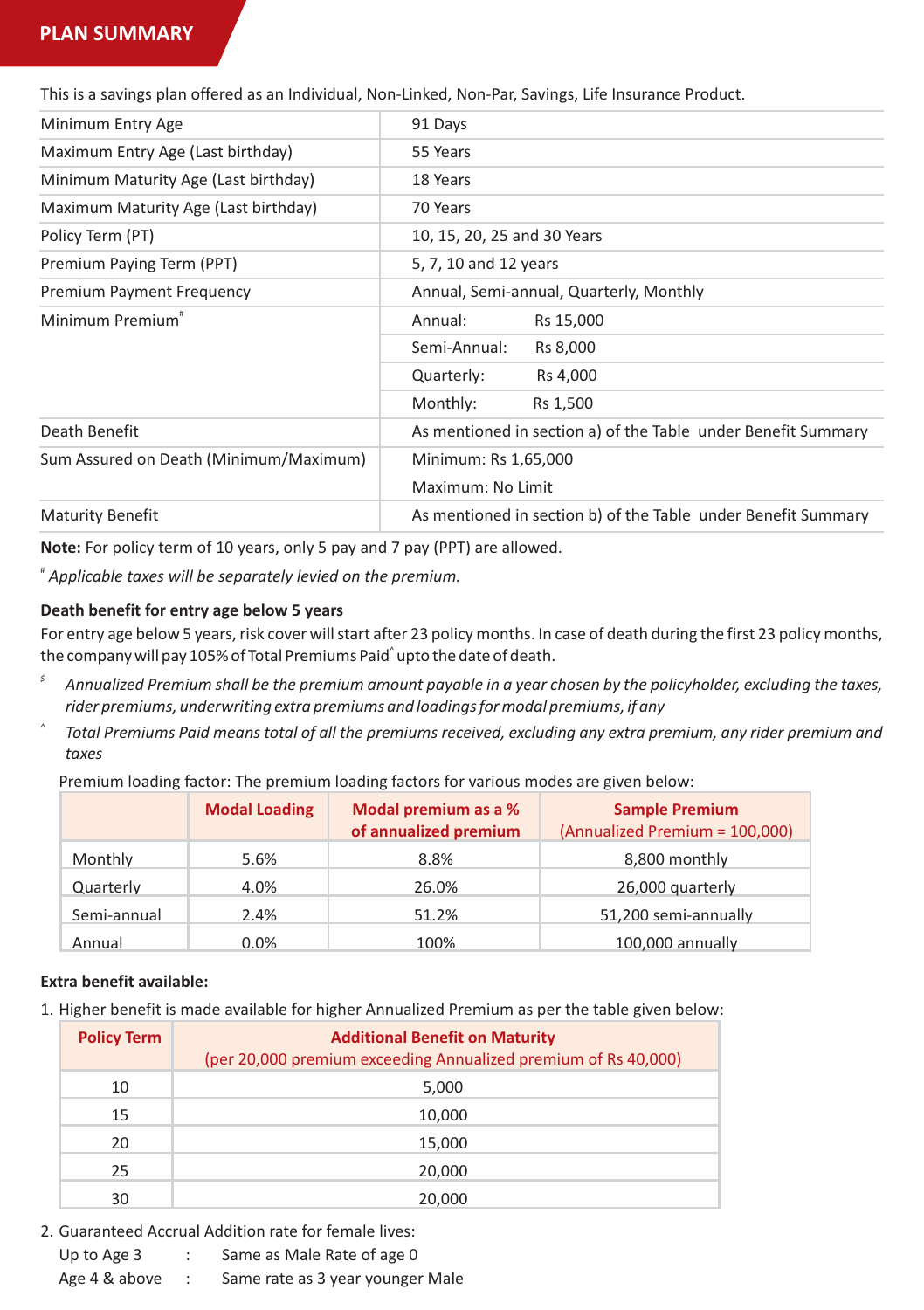## **Guaranteed Accrual Addition**

The product also offers a 'Guaranteed Accrual Additions (GAA)'. The amount of GAA depends on annualized premium, policy term, premium paying term, entry age and the gender of the life assured. The GAA is accrued every year, starting from the 9th policy year till maturity, at the beginning of the year. The cumulative GAA is payable on death or maturity. Please refer to Annexure A for GAA factors.

| When are benefits payable?  | What are the benefits?                                                                                                                                                                                                                                                                                                                          |
|-----------------------------|-------------------------------------------------------------------------------------------------------------------------------------------------------------------------------------------------------------------------------------------------------------------------------------------------------------------------------------------------|
| a) On Death of Life Insured | For policyholder with entry age 5 years and above:                                                                                                                                                                                                                                                                                              |
|                             | Death benefit during and after PPT:                                                                                                                                                                                                                                                                                                             |
|                             | 103% of Sum Assured on Death Plus 103% of Cumulative Guaranteed Accrual<br>Additions as shown in Annexure A, if any                                                                                                                                                                                                                             |
|                             | where Sum Assured on Death is higher of                                                                                                                                                                                                                                                                                                         |
|                             | 11 times of Annualized Premium for 5, 7 & 10 Pay and 13 times of the Annualized<br>$\bullet$<br>premium for 12 Pay                                                                                                                                                                                                                              |
|                             | Sum Assured on Maturity<br>$\bullet$                                                                                                                                                                                                                                                                                                            |
|                             | 105% of Total Premiums Paid upto the date of death<br>$\bullet$                                                                                                                                                                                                                                                                                 |
|                             | For policyholder with entry age below 5 years                                                                                                                                                                                                                                                                                                   |
|                             | For minor lives, where the entry age is below 5 years, the risk cover will start one<br>month prior to the second policy anniversary.                                                                                                                                                                                                           |
|                             | In case of death anytime during the 1 year and 11 months from the date of<br>commencement of the policy where entry age was below 5 years, the company will<br>pay 105% of Total Premiums Paid upto the date of death. Once the risk cover starts<br>the death benefit would be as per the benefit offered for Entry Age 5 years and above.     |
|                             | The amount payable as Death Benefit shall be reduced by the following:                                                                                                                                                                                                                                                                          |
|                             | the outstanding loan amount, accumulated interest and due premiums with<br>$\bullet$<br>interest, if any;                                                                                                                                                                                                                                       |
|                             | the unpaid premiums in the Policy Year when death occurs, if the Life Insured has<br>$\bullet$<br>chosen Premium Frequency other than Annual                                                                                                                                                                                                    |
| b) On Maturity              | 103% of Sum Assured on Maturity plus 103% of Cumulative Guaranteed Accrual<br>Additions(CGAA) as shown in Annexure A                                                                                                                                                                                                                            |
|                             | Where Sum Assured on Maturity is equal to cumulative Annualized premium =<br>Premium Paying Term*Annualized Premium. The Sum Assured on Maturity is payable<br>in 5 equal annual instalments, starting from the date of maturity.<br>The cumulative GAA will be payable in lump sum along with the first instalment at the<br>date of maturity. |
|                             | The policyholder may take the remaining future installments, discounted at the rate<br>6.0% per annum, as lump-sum anytime after maturity.                                                                                                                                                                                                      |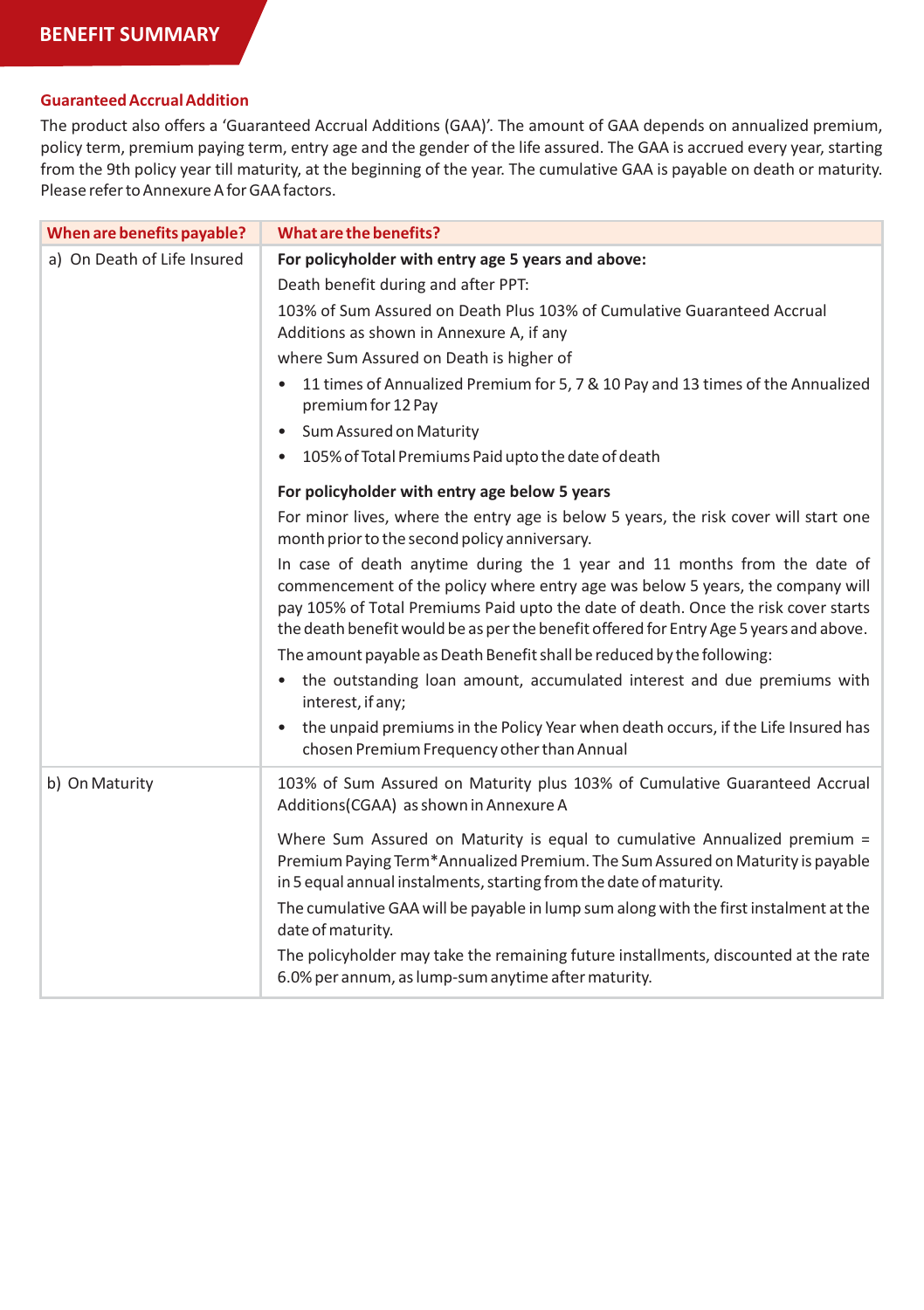### **Premium Discontinuance**

## **5 Pay and 7 Pay**

On premium discontinuance before one year's full premium is received, the policy will be lapsed and no surrender value or paid-up value will be payable.

On premium discontinuance after first policy year's full premium is received, the policy will acquire paid-up value.

## **10 Pay and 12 Pay**

On premium discontinuance before two years' full premiums are received, the policy will be lapsed and no surrender value or paid-up value will be payable.

On premium discontinuance after first two policy years' full premiums are received, the policy will acquire paid-up value.

## **Paid-up Benefits**

## **5 Pay and 7 Pay**

If all premiums for first policy year have not been paid in full, then paid-up value is nil. If all the premiums have been paid for at least first policy year then the policy will continue as a 'Reduced Paid-up' policy and all the benefits shall be reduced proportionately.

## **10 Pay and 12 Pay**

If all premiums for at least first two policy years have not been paid in full, then paid-up value is nil. If all the premiums have been paid for at least first two policy years then the policy will continue as a 'Reduced Paid-up' policy and all the benefits shall be reduced proportionately.

All the benefits will be multiplied by a paid-up factor.

where Paid-up Factor = (Number of premiums paid/ Number of premiums payable)

Under reduced paid-up; Sum Assured on Death, Sum Assured on Maturity and Guaranteed Accrual Additions will be reduced by the Paid-Up Factor. Thus

Paid –up Sum assured on death = 103% of Sum Assured on death \* Paid-up factor

Paid –up Sum assured on maturity = 103% of Sum Assured on maturity \* Paid-up factor

Paid –up Guaranteed Accrual Additions = 103% of Cumulative Guaranteed Accrual Additions \* Paid-up factor

## **Surrender Benefit**

#### **5 Pay and 7 Pay**

The Policy acquires surrender value from second policy year provided all the premiums for first policy year have been paid in full.

## **10 Pay and 12 Pay**

The Policy acquires surrender value if all the premiums have been paid in full for at least first two policy years.

On surrender the surrender value, if any, will be immediately paid and policy will be terminated. The Guaranteed Surrender Value is a sum of surrender value of premiums and surrender value of cumulative guaranteed accrual additions. Surrender value of premium is a percentage of Total Premiums Paid. The Guaranteed Surrender Value will vary depending on the premium paying term and the year the policy is surrendered. The policy is also eligible for Special Surrender Value and on surrender higher of Guaranteed Surrender Value or Special Surrender Value will be payable. The Guarantee Surrender Value factors are given in Annexure B.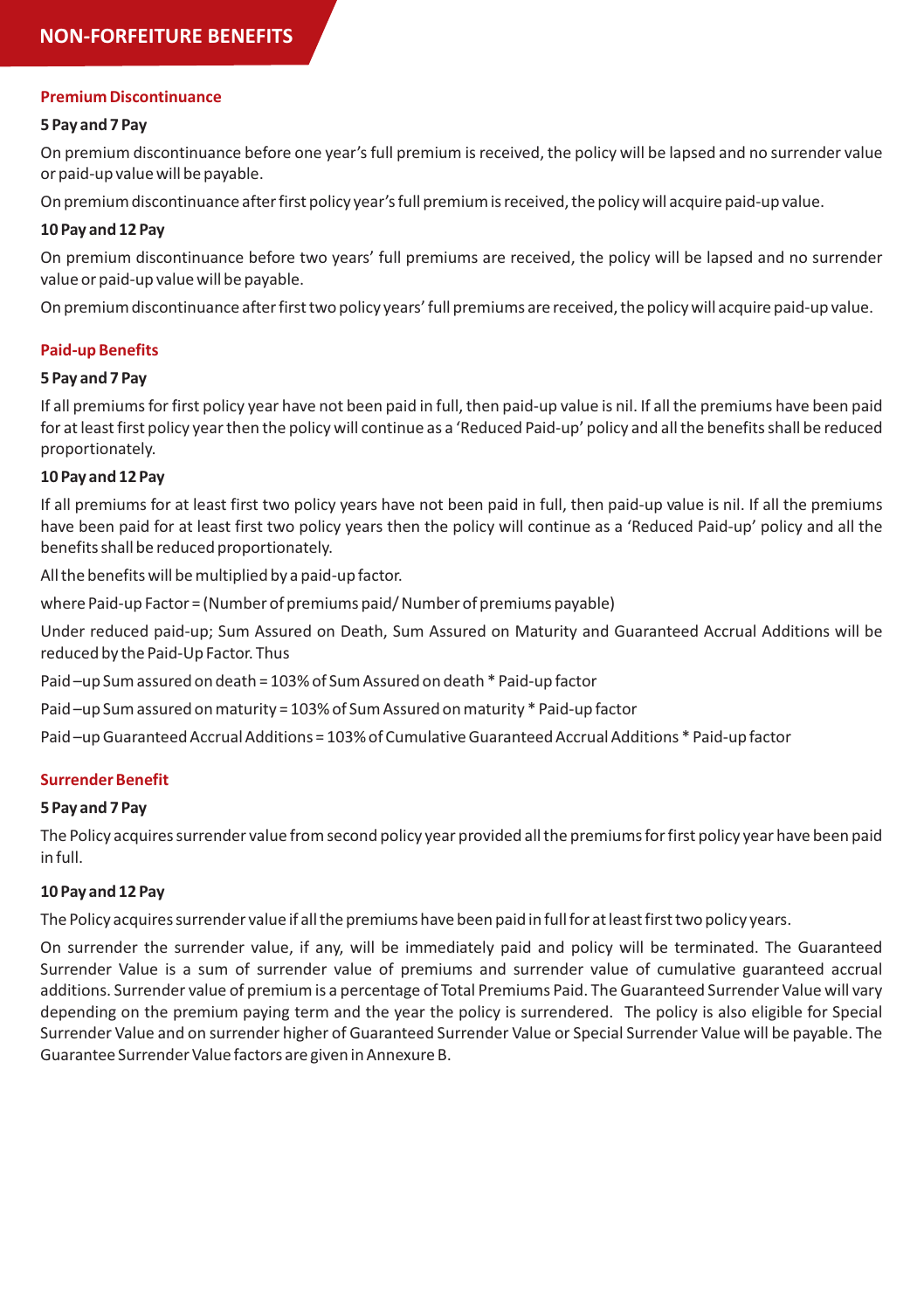## **POLICY LOAN**

Policy loan is available once policy acquires surrender value. Maximum loan amount available is 90% of surrender value offered by the Company. Interest will be charged on the outstanding loan amount at a rate declared by the Company from time to time based on then prevailing market conditions and will be equal to "SBI Base rate (minimum rate at which SBI lends) + 1.75%" per annum. Changed interest rate will be applicable for new loans only. The current loan interest rate is 11.75% per annum.

For reduced paid-up policies, if at any point of time outstanding loan amount and accumulated interest balance equal or exceed surrender value, then the policy shall be terminated without value. Prior to this, the Company will notify the customer when his/her outstanding loan balance is 95% of the surrender value and will give an opportunity to repay all or part of the loan balance. On death of the life insured, maturity or surrender of the policy, the outstanding loan amount and accumulated interest will be recovered from the benefit payable and rest of the benefit amount will be paid.

## **RIDERS**

The customer has an option of availing the following Rider benefits:

- Edelweiss Tokio Life Accidental Death Benefit Rider (UIN: 147B002V03)
- Edelweiss Tokio Life Accidental Total and Permanent Disability Rider (UIN: 147B001V03)
- Edelweiss Tokio Life Critical Illness Rider (UIN: 147B005V03)
- Edelweiss Tokio Life Waiver of Premium Rider (UIN: 147B003V04)
- Edelweiss Tokio Life Payor Waiver Benefit Rider (UIN: 147B014V04)
- Edelweiss Tokio Life Income Benefit Rider (UIN: 147B015V01)

Rider sum assured cannot exceed the base sum assured. Total rider premium cannot exceed 30% of the base product's premium.

For more details on any of the riders mentioned above, please consult your Edelweiss Tokio Life Insurance Personal *Financial Advisor or refer to the rider brochure.*

## **FREE LOOK PERIOD**

After you receive your policy, please go through it carefully to check the coverage amount, policy specifications and the obligations by Edelweiss Tokio Life Insurance. If you are disagreeable with the terms and conditions, you can return the policy within 15 days\* from the date of receiving your policy, stating the reason for your cancellation.

Premium paid will be refunded after deducting stamp duty and cost of medical expenses, if any.

\*Free look period of 30 days will be applicable for policies sold through distance marketing (where distance marketing means sale of insurance products through any means of communication other than in person).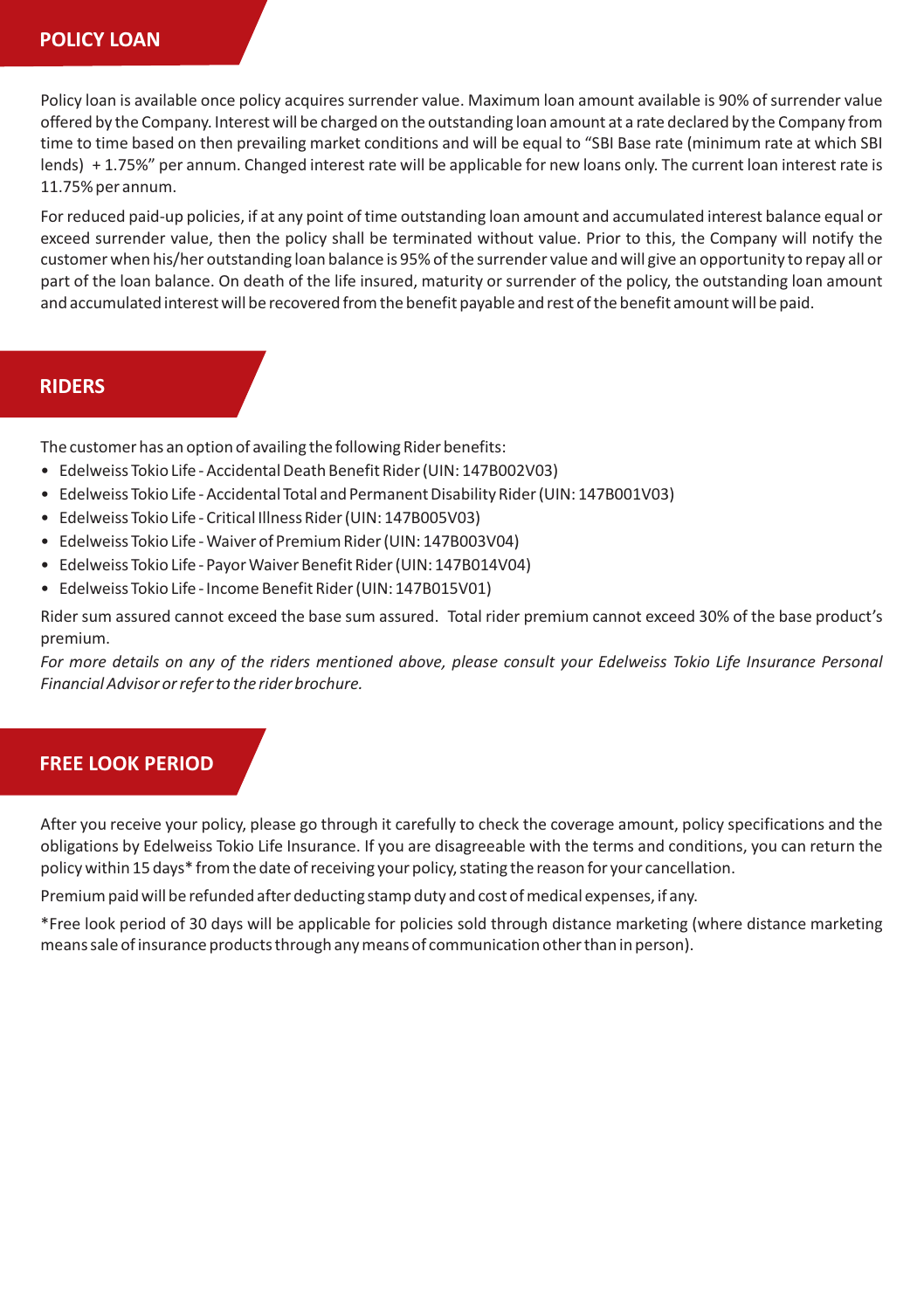## **Suicide Claim**

In case of death due to suicide within 12 months from the risk commencement date or from the date of revival of the policy, as applicable, the nominee or beneficiary of the policyholder shall be entitled to receive at least 80% of the Total Premiums Paid till the date of death or the surrender value available as on the date of death whichever is higher, provided the policy is in in-force.

## **Vesting of Ownership**

In case the Life Insured is a minor, the ownership of Policy will automatically vest on the Life Insured on attainment of majority.

## **Grace Period**

Grace period of 15 days, where the Policyholder pays the Premium on a monthly basis, and 30 days in all other cases, is available.

The policy will remain in force during the grace period. If any premium remains unpaid at the end of the grace period, the policy shall lapse.

#### **Nomination and Assignment**

#### **Nomination:**

Nomination as per Section 39 of the Insurance Act 1938 as amended from time to time.

#### **Assignment:**

Assignment as per Section 38 of the Insurance Act 1938, as amended from time to time.

#### **Revival**

If premiums are not paid within the grace period, the policy will lapse. The policy may be revived within five years from the date of the first unpaid premium. The revival will be considered on receipt of written application from the policyholder along with the proof of continued insurability of life assured and on payment of all overdue premiums. Company will charge simple interest of 1% per month, as decided from time to time, on the unpaid premium for every completed month from the date of first unpaid premium. The proof of continued insurability and medical examination if required (medical examination cost to be borne by the policyholder) and the results thereof would be interpreted and if the life is acceptable from the underwriting point of view then it will be allowed to revive. Revival would be as per Board approved underwriting guidelines. Any revival of riders will be considered along with the revival of the base policy, and not in isolation. All the benefits of the policy will be reinstated on the policy revival.

The policyholder may choose to discontinue the rider premium even though he is paying the premium pertaining to the underlying base product to which the rider is attached. In such a case of rider premium discontinuance, the rider is not allowed to be revived in future. However in case the entire policy premium (the base product and the rider) has been discontinued and the policyholder wants to revive the same then he would be allowed to revive within five years from the date of the first unpaid premium.

**Prohibition of Rebate:** (SECTION 41 OF INSURANCE ACT 1938 AS AMENDED FROM TIME TO TIME) No person shall allow or offer to allow, either directly or indirectly, as an inducement to any person to take out or renew or continue an Insurance in respect of any kind of risk relating to lives in India, any rebate of the whole or part of the commission payable or any rebate of the premium shown on the policy nor shall any person taking out or renewing or continuing a policy accept any rebate except one such rebate as may be allowed in accordance with the published prospectus or tables of the Insurer. Any person making default in complying with the provisions of this section shall be liable for a penalty which may extend to ten lakh rupees.

## **Non-Disclosure Clause:** (Section 45 of the Insurance Act, 1938, as amended from time to time)

Fraud and Misrepresentation would be dealt with in accordance with the provisions of Section 45 of the Insurance Act, 1938, as amended from time to time.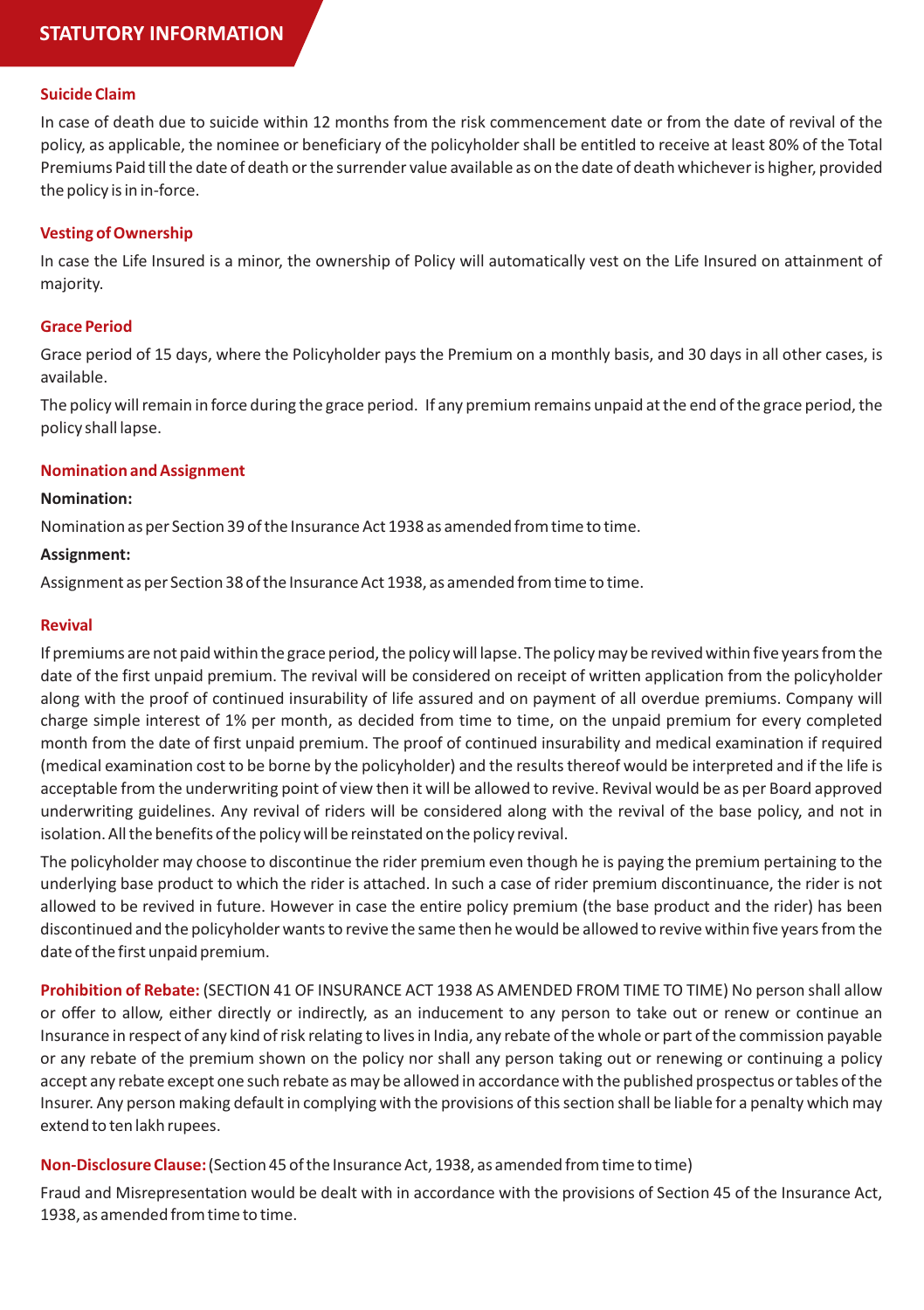| Annexure A.1: Guaranteed Accrual Additions Rate (as % of Total Annualized Premiums paid) |                          |                          |                                        |                          |                          |                          |                                          |                          | (5 Pay, male)            |                          |
|------------------------------------------------------------------------------------------|--------------------------|--------------------------|----------------------------------------|--------------------------|--------------------------|--------------------------|------------------------------------------|--------------------------|--------------------------|--------------------------|
| 5 Pay                                                                                    |                          |                          | Band 1: Annualized Premium below 40000 |                          |                          |                          | Band 2: Annualized Premium 40000 & above |                          |                          |                          |
| Age / Policy                                                                             |                          |                          |                                        |                          |                          |                          |                                          |                          |                          |                          |
| <b>Term</b>                                                                              | 10                       | 15                       | 20                                     | 25                       | 30                       | 10                       | 15                                       | 20                       | 25                       | 30                       |
| 0                                                                                        | $\overline{\phantom{m}}$ | ÷                        | 10.53                                  | 10.08                    | 10.07                    | $\overline{\phantom{0}}$ | $\overline{\phantom{m}}$                 | 12.88                    | 12.74                    | 13.26                    |
| $\mathbf{1}$                                                                             | $\omega$                 | $\blacksquare$           | 10.60                                  | 10.14                    | 10.14                    | $\overline{\phantom{a}}$ | $\overline{\phantom{a}}$                 | 12.94                    | 12.80                    | 13.33                    |
| $\overline{2}$                                                                           | $\blacksquare$           | $\overline{\phantom{a}}$ | 10.65                                  | 10.19                    | 10.19                    | $\blacksquare$           | $\blacksquare$                           | 12.99                    | 12.85                    | 13.38                    |
| 3                                                                                        | ÷,                       | 12.61                    | 10.68                                  | 10.22                    |                          | ä,                       | 14.93                                    | 13.02                    | 12.88                    | 13.41                    |
|                                                                                          |                          |                          |                                        |                          | 10.23                    |                          |                                          |                          |                          |                          |
| 4                                                                                        | $\frac{1}{2}$            | 12.64                    | 10.70                                  | 10.24                    | 10.25                    | $\blacksquare$           | 14.95                                    | 13.04                    | 12.90                    | 13.43                    |
| $\overline{5}$                                                                           | $\overline{\phantom{a}}$ | 12.44                    | 10.54                                  | 10.09                    | 10.09                    | ä,                       | 14.76                                    | 12.88                    | 12.75                    | 13.27                    |
| $\overline{6}$                                                                           | $\overline{\phantom{a}}$ | 12.48                    | 10.57                                  | 10.12                    | 10.12                    | $\overline{\phantom{a}}$ | 14.79                                    | 12.91                    | 12.77                    | 13.30                    |
| $\overline{7}$                                                                           | ä,                       | 12.49                    | 10.58                                  | 10.13                    | 10.13                    | ÷,                       | 14.81                                    | 12.92                    | 12.79                    | 13.31                    |
| $\overline{\bf 8}$                                                                       | 24.90                    | 12.50                    | 10.59                                  | 10.13                    | 10.13                    | 29.08                    | 14.82                                    | 12.93                    | 12.79                    | 13.31                    |
| $\overline{9}$                                                                           | 24.89                    | 12.50                    | 10.58                                  | 10.13                    | 10.12                    | 29.08                    | 14.82                                    | 12.93                    | 12.79                    | 13.30                    |
| 10                                                                                       | 24.87                    | 12.49                    | 10.57                                  | 10.11                    | 10.10                    | 29.05                    | 14.81                                    | 12.92                    | 12.77                    | 13.28                    |
| 11                                                                                       | 24.83                    | 12.47                    | 10.56                                  | 10.10                    | 10.08                    | 29.02                    | 14.79                                    | 12.90                    | 12.76                    | 13.26                    |
| 12                                                                                       | 24.79                    | 12.45                    | 10.54                                  | 10.08                    | 10.05                    | 28.97                    | 14.77                                    | 12.88                    | 12.74                    | 13.23                    |
| 13                                                                                       | 24.73                    | 12.43                    | 10.52                                  | 10.05                    | 10.02                    | 28.92                    | 14.75                                    | 12.86                    | 12.72                    | 13.20                    |
|                                                                                          |                          |                          |                                        |                          |                          |                          |                                          |                          |                          |                          |
| $\overline{14}$                                                                          | 24.68                    | 12.41                    | 10.50                                  | 10.03                    | 9.99                     | 28.87                    | 14.73                                    | 12.84                    | 12.69                    | 13.17                    |
| 15                                                                                       | 24.64                    | 12.39                    | 10.48                                  | 10.01                    | 9.96                     | 28.82                    | 14.71                                    | 12.83                    | 12.67                    | 13.14                    |
| $\overline{16}$                                                                          | 24.59                    | 12.37                    | 10.46                                  | 9.99                     | 9.93                     | 28.78                    | 14.69                                    | 12.81                    | 12.65                    | 13.10                    |
| 17                                                                                       | 24.56                    | 12.35                    | 10.45                                  | 9.96                     | 9.89                     | 28.75                    | 14.67                                    | 12.79                    | 12.62                    | 13.07                    |
| 18                                                                                       | 24.53                    | 12.33                    | 10.43                                  | 9.94                     | 9.86                     | 28.72                    | 14.66                                    | 12.77                    | 12.60                    | 13.03                    |
| 19                                                                                       | 24.50                    | 12.32                    | 10.41                                  | 9.92                     | 9.82                     | 28.69                    | 14.64                                    | 12.76                    | 12.58                    | 12.99                    |
| $\overline{20}$                                                                          | 24.48                    | 12.31                    | 10.40                                  | 9.89                     | 9.78                     | 28.67                    | 14.63                                    | 12.74                    | 12.55                    | 12.95                    |
| $\overline{21}$                                                                          | 24.46                    | 12.30                    | 10.38                                  | 9.87                     | 9.74                     | 28.65                    | 14.62                                    | 12.73                    | 12.53                    | 12.90                    |
| $\overline{22}$                                                                          | 24.45                    | 12.28                    | 10.36                                  | 9.84                     | 9.69                     | 28.63                    | 14.61                                    | 12.71                    | 12.50                    | 12.85                    |
| $\overline{23}$                                                                          | 24.43                    | 12.27                    | 10.34                                  | 9.80                     | 9.63                     | 28.62                    | 14.59                                    | 12.69                    | 12.46                    | 12.80                    |
|                                                                                          |                          |                          |                                        |                          |                          |                          |                                          |                          |                          |                          |
| $\overline{24}$                                                                          | 24.41                    | 12.26                    | 10.32                                  | 9.77                     | 9.57                     | 28.60                    | 14.58                                    | 12.67                    | 12.42                    | 12.73                    |
| $\overline{25}$                                                                          | 24.39                    | 12.24                    | 10.30                                  | 9.72                     | 9.51                     | 28.58                    | 14.56                                    | 12.64                    | 12.38                    | 12.66                    |
| $\overline{26}$                                                                          | 24.37                    | 12.22                    | 10.26                                  | 9.67                     | 9.43                     | 28.56                    | 14.54                                    | 12.61                    | 12.33                    | 12.58                    |
| 27                                                                                       | 24.34                    | 12.19                    | 10.23                                  | 9.62                     | 9.35                     | 28.53                    | 14.52                                    | 12.57                    | 12.27                    | 12.50                    |
| 28                                                                                       | 24.30                    | 12.16                    | 10.19                                  | 9.56                     | 9.26                     | 28.49                    | 14.49                                    | 12.53                    | 12.21                    | 12.40                    |
| 29                                                                                       | 24.26                    | 12.13                    | 10.14                                  | 9.48                     | 9.16                     | 28.45                    | 14.46                                    | 12.48                    | 12.14                    | 12.30                    |
| $\overline{30}$                                                                          | 24.20                    | 12.09                    | 10.08                                  | 9.40                     | 9.05                     | 28.40                    | 14.42                                    | 12.43                    | 12.05                    | 12.18                    |
| $\overline{31}$                                                                          | 24.14                    | 12.04                    | 10.02                                  | 9.31                     | 8.93                     | 28.33                    | 14.37                                    | 12.36                    | 11.96                    | 12.06                    |
| $\overline{32}$                                                                          | 24.06                    | 11.99                    | 9.94                                   | 9.22                     | 8.80                     | 28.26                    | 14.32                                    | 12.29                    | 11.86                    | 11.92                    |
| $\overline{33}$                                                                          | 23.97                    | 11.92                    | 9.86                                   | 9.11                     | 8.65                     | 28.17                    | 14.25                                    | 12.21                    | 11.75                    | 11.77                    |
| $\overline{34}$                                                                          | 23.87                    | 11.85                    | 9.77                                   | 8.99                     | 8.49                     | 28.07                    | 14.18                                    | 12.11                    | 11.63                    | 11.60                    |
| $\overline{35}$                                                                          | 23.75                    | 11.76                    | 9.66                                   | 8.86                     | 8.32                     | 27.95                    | 14.10                                    | 12.01                    | 11.50                    | 11.43                    |
|                                                                                          |                          |                          |                                        |                          |                          |                          |                                          |                          |                          |                          |
| $\overline{36}$                                                                          | 23.61                    | 11.66                    | 9.55                                   | 8.71                     | 8.13                     | 27.81                    | 14.00                                    | 11.90                    | 11.36                    | 11.23                    |
| $\overline{37}$                                                                          | 23.45                    | 11.55                    | 9.42                                   | 8.56                     | 7.93                     | 27.66                    | 13.89                                    | 11.77                    | 11.20                    | 11.02                    |
| $\overline{38}$                                                                          | 23.26                    | 11.43                    | 9.29                                   | 8.39                     | 7.71                     | 27.47                    | 13.77                                    | 11.64                    | 11.03                    | 10.79                    |
| 39                                                                                       | 23.05                    | 11.29                    | 9.13                                   | 8.20                     | 7.47                     | 27.26                    | 13.64                                    | 11.49                    | 10.84                    | 10.54                    |
| 40                                                                                       | 22.80                    | 11.14                    | 8.97                                   | 8.00                     | 7.20                     | 27.02                    | 13.49                                    | 11.32                    | 10.64                    | 10.27                    |
| 41                                                                                       | 22.52                    | 10.96                    | 8.79                                   | 7.78                     | -                        | 26.75                    | 13.32                                    | 11.14                    | 10.42                    | $\overline{\phantom{m}}$ |
| 42                                                                                       | 22.21                    | 10.78                    | 8.59                                   | 7.54                     | ÷,                       | 26.44                    | 13.14                                    | 10.95                    | 10.17                    | $\blacksquare$           |
| $\overline{43}$                                                                          | 21.86                    | 10.57                    | 8.37                                   | 7.27                     | -                        | 26.10                    | 12.94                                    | 10.73                    | 9.91                     | -                        |
| 44                                                                                       | 21.47                    | 10.34                    | 8.14                                   | 6.98                     | ÷,                       | 25.71                    | 12.72                                    | 10.50                    | 9.62                     |                          |
| 45                                                                                       | 21.03                    | 10.10                    | 7.88                                   | 6.67                     | ÷                        | 25.29                    | 12.48                                    | 10.25                    | 9.30                     | $\blacksquare$           |
| 46                                                                                       | 20.55                    | 9.83                     | 7.60                                   | $\overline{\phantom{a}}$ | $\blacksquare$           | 24.82                    | 12.22                                    | 9.97                     | $\overline{\phantom{a}}$ | $\overline{\phantom{a}}$ |
|                                                                                          |                          |                          |                                        |                          |                          |                          |                                          |                          |                          |                          |
| 47                                                                                       | 20.04                    | 9.54                     | 7.29                                   |                          |                          | 24.32                    | 11.94                                    | 9.67                     |                          |                          |
| 48                                                                                       | 19.48                    | 9.23                     | 6.96                                   | $\overline{\phantom{a}}$ | $\overline{\phantom{a}}$ | 23.78                    | 11.63                                    | 9.34                     | $\overline{\phantom{a}}$ | $\overline{\phantom{a}}$ |
| 49                                                                                       | 18.89                    | 8.89                     | 6.61                                   | ۰                        | $\overline{\phantom{a}}$ | 23.20                    | 11.31                                    | 8.99                     | $\overline{\phantom{a}}$ | $\overline{\phantom{a}}$ |
| 50                                                                                       | 18.26                    | 8.53                     | 6.22                                   | $\overline{\phantom{a}}$ | $\overline{\phantom{a}}$ | 22.58                    | 10.96                                    | 8.61                     | $\overline{\phantom{a}}$ | $\overline{\phantom{a}}$ |
| 51                                                                                       | 17.59                    | 8.15                     | $\overline{\phantom{a}}$               | $\overline{\phantom{a}}$ | $\overline{\phantom{a}}$ | 21.94                    | 10.58                                    | $\overline{\phantom{a}}$ | $\overline{\phantom{a}}$ |                          |
| 52                                                                                       | 16.89                    | 7.73                     | $\overline{\phantom{a}}$               | $\blacksquare$           | $\blacksquare$           | 21.25                    | 10.17                                    | $\blacksquare$           | $\overline{\phantom{a}}$ | $\overline{\phantom{a}}$ |
| 53                                                                                       | 16.14                    | 7.29                     |                                        | -                        | ۰                        | 20.52                    | 9.73                                     | ۰.                       | -                        | -                        |
| 54                                                                                       | 15.35                    | 6.81                     | $\overline{\phantom{a}}$               | $\overline{\phantom{a}}$ | ۰                        | 19.73                    | 9.26                                     | $\sim$                   | $\overline{\phantom{a}}$ | $\overline{\phantom{a}}$ |
| 55                                                                                       | 14.49                    | 6.29                     |                                        |                          |                          | 18.90                    | 8.75                                     |                          |                          |                          |
|                                                                                          |                          |                          |                                        |                          |                          |                          |                                          |                          |                          |                          |

**GAA for female lives:** Up to Age 3: Same as male rate of age 0 Age 4 & above: Same as 3 year younger male rate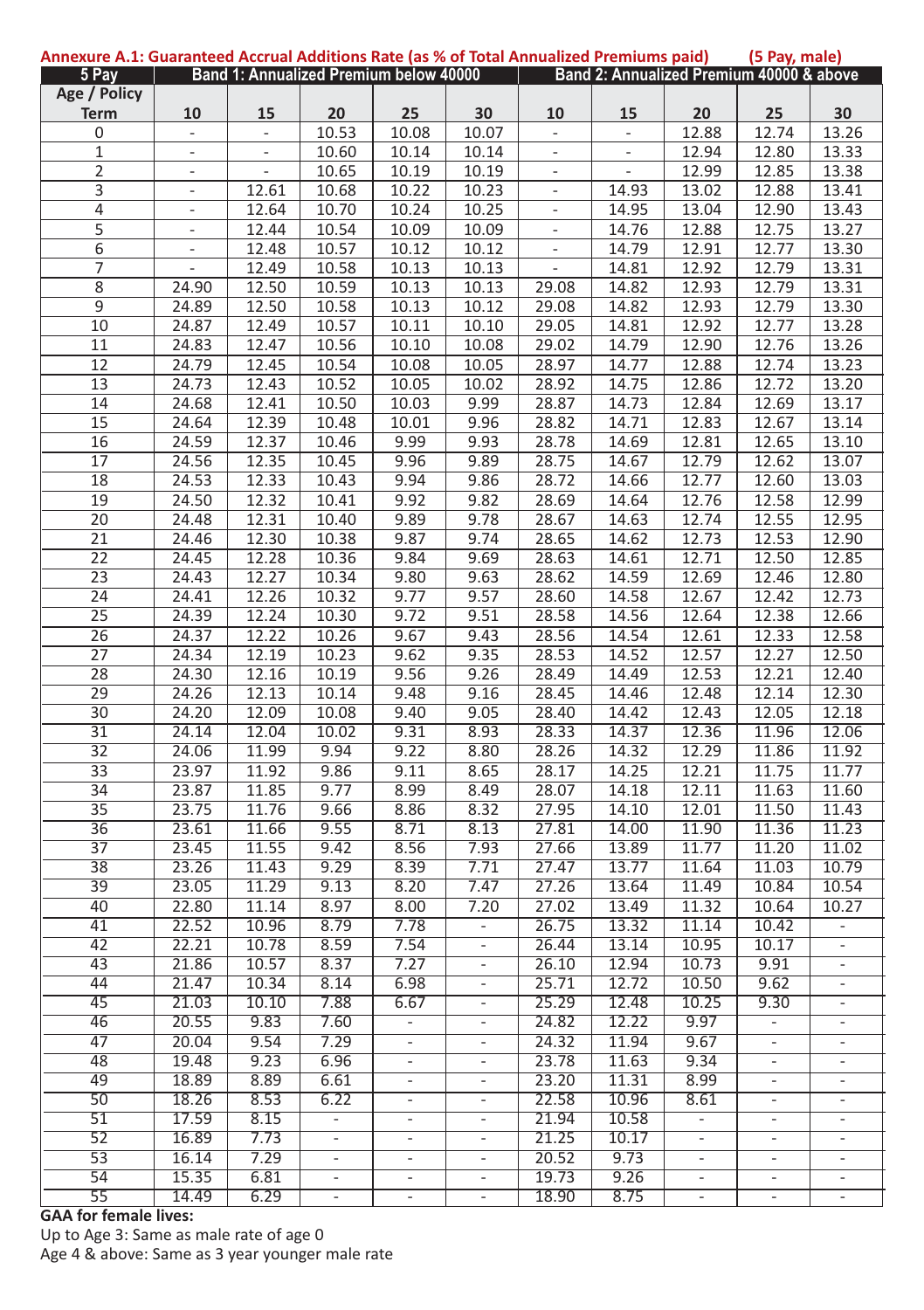| Annexure A.2: Guaranteed Accrual Additions Rate (as % of Total Annualized Premiums Paid) |                          |                          |                                        |                          |                          |                          |                          |                          | (7 Pay, male)                            |                          |
|------------------------------------------------------------------------------------------|--------------------------|--------------------------|----------------------------------------|--------------------------|--------------------------|--------------------------|--------------------------|--------------------------|------------------------------------------|--------------------------|
| 7 Pay                                                                                    |                          |                          | Band 1: Annualized Premium below 40000 |                          |                          |                          |                          |                          | Band 2: Annualized Premium 40000 & above |                          |
| Age / Policy                                                                             |                          |                          |                                        |                          |                          |                          |                          |                          |                                          |                          |
| <b>Term</b>                                                                              | 10                       | 15                       | 20                                     | 25                       | 30                       | 10                       | 15                       | 20                       | 25                                       | 30                       |
| 0                                                                                        | $\overline{\phantom{m}}$ | $\overline{\phantom{m}}$ | 10.73                                  | 10.72                    | 11.20                    | $\overline{a}$           | $\overline{\phantom{a}}$ | 12.43                    | 12.65                                    | 13.50                    |
| $\mathbf{1}$                                                                             | $\Box$                   | $\bar{a}$                | 10.78                                  | 10.77                    | 11.25                    | $\overline{\phantom{a}}$ | ÷,                       | 12.48                    | 12.69                                    | 13.55                    |
| 2                                                                                        | $\blacksquare$           | $\blacksquare$           | 10.81                                  | 10.81                    | 11.29                    | $\overline{\phantom{a}}$ | $\overline{\phantom{a}}$ | 12.51                    | 12.73                                    | 13.59                    |
| 3                                                                                        | ÷,                       | 12.18                    | 10.84                                  | 10.83                    | 11.31                    | ÷,                       | 13.87                    | 12.54                    | 12.75                                    | 13.61                    |
| 4                                                                                        | $\frac{1}{2}$            | 12.20                    | 10.86                                  | 10.85                    | 11.33                    | $\blacksquare$           | 13.89                    | 12.55                    | 12.77                                    | 13.63                    |
| 5                                                                                        | $\Box$                   | 12.06                    | 10.74                                  | 10.74                    | 11.22                    | $\overline{\phantom{a}}$ | 13.74                    | 12.44                    | 12.66                                    | 13.51                    |
| 6                                                                                        |                          | 12.09                    | 10.76                                  | 10.76                    | 11.24                    |                          | 13.77                    | 12.46                    | 12.68                                    | 13.53                    |
|                                                                                          | $\overline{\phantom{a}}$ |                          |                                        |                          |                          | $\frac{1}{2}$            |                          |                          |                                          |                          |
| 7                                                                                        | ÷,                       | 12.11                    | 10.78                                  | 10.77                    | 11.25                    | $\overline{\phantom{a}}$ | 13.79                    | 12.47                    | 12.69                                    | 13.55                    |
| $\overline{8}$                                                                           | 22.37                    | 12.12                    | 10.78                                  | 10.78                    | 11.25                    | 25.40                    | 13.80                    | 12.48                    | 12.70                                    | 13.55                    |
| $\overline{9}$                                                                           | 22.37                    | 12.12                    | 10.78                                  | 10.77                    | 11.25                    | 25.41                    | 13.80                    | 12.48                    | 12.70                                    | 13.54                    |
| 10                                                                                       | 22.36                    | 12.11                    | 10.78                                  | 10.77                    | 11.24                    | 25.39                    | 13.79                    | 12.47                    | 12.69                                    | 13.53                    |
| 11                                                                                       | 22.33                    | 12.10                    | 10.77                                  | 10.76                    | 11.22                    | 25.37                    | 13.78                    | 12.46                    | 12.68                                    | 13.52                    |
| 12                                                                                       | 22.30                    | 12.08                    | 10.76                                  | 10.74                    | 11.21                    | 25.34                    | 13.77                    | 12.45                    | 12.67                                    | 13.50                    |
| 13                                                                                       | 22.27                    | 12.07                    | 10.74                                  | 10.73                    | 11.19                    | 25.30                    | 13.75                    | 12.44                    | 12.65                                    | 13.48                    |
| 14                                                                                       | 22.23                    | 12.05                    | 10.73                                  | 10.71                    | 11.17                    | 25.27                    | 13.74                    | 12.43                    | 12.64                                    | 13.46                    |
| 15                                                                                       | 22.20                    | 12.04                    | 10.72                                  | 10.70                    | 11.15                    | 25.23                    | 13.73                    | 12.41                    | 12.62                                    | 13.44                    |
| $\overline{16}$                                                                          | 22.17                    | 12.03                    | 10.70                                  | 10.68                    | 11.13                    | 25.20                    | 13.71                    | 12.40                    | 12.61                                    | 13.42                    |
| 17                                                                                       | 22.14                    | 12.02                    | 10.69                                  | 10.67                    | 11.10                    | 25.18                    | 13.70                    | 12.39                    | 12.59                                    | 13.39                    |
| 18                                                                                       | 22.12                    | 12.01                    | 10.68                                  | 10.65                    | 11.08                    | 25.16                    | 13.69                    | 12.38                    | 12.58                                    | 13.37                    |
| 19                                                                                       | 22.10                    | 12.00                    | 10.67                                  | 10.64                    | 11.06                    | 25.14                    | 13.68                    | 12.37                    | 12.56                                    | 13.35                    |
| 20                                                                                       | 22.09                    | 11.99                    | 10.66                                  | 10.62                    | 11.03                    | 25.12                    | 13.67                    | 12.36                    | 12.55                                    | 13.32                    |
| $\overline{21}$                                                                          | 22.07                    | 11.98                    | 10.65                                  | 10.61                    | 11.00                    | 25.11                    | 13.67                    | 12.35                    | 12.53                                    | 13.29                    |
| $\overline{22}$                                                                          | 22.06                    | 11.97                    | 10.64                                  | 10.59                    | 10.97                    | 25.10                    | 13.66                    | 12.34                    | 12.51                                    | 13.26                    |
|                                                                                          |                          |                          |                                        |                          |                          |                          |                          |                          |                                          |                          |
| $\overline{23}$                                                                          | 22.05                    | 11.97                    | 10.63                                  | 10.57                    | 10.94                    | 25.09                    | 13.65                    | 12.33                    | 12.49                                    | 13.22                    |
| $\overline{24}$                                                                          | 22.04                    | 11.96                    | 10.62                                  | 10.55                    | 10.90                    | 25.08                    | 13.64                    | 12.32                    | 12.47                                    | 13.19                    |
| 25                                                                                       | 22.03                    | 11.95                    | 10.60                                  | 10.53                    | 10.86                    | 25.07                    | 13.63                    | 12.30                    | 12.45                                    | 13.14                    |
| $\overline{26}$                                                                          | 22.01                    | 11.94                    | 10.59                                  | 10.50                    | 10.82                    | 25.05                    | 13.62                    | 12.29                    | 12.42                                    | 13.09                    |
| 27                                                                                       | 22.00                    | 11.92                    | 10.57                                  | 10.47                    | 10.77                    | 25.04                    | 13.61                    | 12.27                    | 12.39                                    | 13.04                    |
| $\overline{28}$                                                                          | 21.97                    | 11.91                    | 10.54                                  | 10.43                    | 10.71                    | 25.01                    | 13.59                    | 12.24                    | 12.35                                    | 12.98                    |
| 29                                                                                       | 21.95                    | 11.89                    | 10.52                                  | 10.39                    | 10.65                    | 24.99                    | 13.57                    | 12.22                    | 12.31                                    | 12.92                    |
| $\overline{30}$                                                                          | 21.91                    | 11.86                    | 10.48                                  | 10.34                    | 10.59                    | 24.96                    | 13.55                    | 12.18                    | 12.26                                    | 12.85                    |
| $\overline{31}$                                                                          | 21.87                    | 11.84                    | 10.45                                  | 10.29                    | 10.51                    | 24.92                    | 13.53                    | 12.15                    | 12.21                                    | 12.77                    |
| $\overline{32}$                                                                          | 21.83                    | 11.81                    | 10.41                                  | 10.23                    | 10.43                    | 24.87                    | 13.49                    | 12.11                    | 12.15                                    | 12.69                    |
| 33                                                                                       | 21.77                    | 11.77                    | 10.36                                  | 10.17                    | 10.34                    | 24.82                    | 13.46                    | 12.06                    | 12.09                                    | 12.59                    |
| $\overline{34}$                                                                          | 21.71                    | 11.73                    | 10.31                                  | 10.10                    | 10.25                    | 24.75                    | 13.42                    | 12.01                    | 12.02                                    | 12.49                    |
| $\overline{35}$                                                                          | 21.63                    | 11.68                    | 10.25                                  | 10.03                    | 10.14                    | 24.68                    | 13.37                    | 11.95                    | 11.94                                    | 12.39                    |
|                                                                                          | 21.54                    | 11.62                    | 10.18                                  | 9.94                     | 10.03                    | 24.59                    | 13.31                    | 11.88                    | 11.85                                    | 12.27                    |
| 36                                                                                       |                          |                          |                                        |                          |                          |                          |                          |                          |                                          |                          |
| $\overline{37}$                                                                          | 21.44                    | 11.55                    | 10.11                                  | 9.85                     | 9.90                     | 24.49                    | 13.25                    | 11.81                    | 11.76                                    | 12.14                    |
| $\overline{38}$                                                                          | 21.32                    | 11.48                    | 10.03                                  | 9.75                     | 9.77                     | 24.38                    | 13.18                    | 11.74                    | 11.66                                    | 12.00                    |
| 39                                                                                       | 21.19                    | 11.40                    | 9.94                                   | 9.64                     | 9.62                     | 24.25                    | 13.10                    | 11.65                    | 11.55                                    | 11.84                    |
| 40                                                                                       | 21.03                    | 11.31                    | 9.85                                   | 9.52                     | 9.46                     | 24.10                    | 13.01                    | 11.55                    | 11.43                                    | 11.68                    |
| 41                                                                                       | 20.86                    | 11.21                    | 9.74                                   | 9.39                     | ÷                        | 23.92                    | 12.92                    | 11.45                    | 11.30                                    | $\overline{\phantom{m}}$ |
| 42                                                                                       | 20.65                    | 11.10                    | 9.63                                   | 9.25                     |                          | 23.73                    | 12.81                    | 11.34                    | 11.16                                    |                          |
| 43                                                                                       | 20.43                    | 10.97                    | 9.50                                   | 9.09                     | ÷                        | 23.51                    | 12.69                    | 11.21                    | 11.00                                    | $\overline{\phantom{a}}$ |
| 44                                                                                       | 20.17                    | 10.83                    | 9.36                                   | 8.92                     | ÷,                       | 23.26                    | 12.56                    | 11.07                    | 10.82                                    |                          |
| 45                                                                                       | 19.89                    | 10.68                    | 9.20                                   | 8.73                     | ÷                        | 22.98                    | 12.41                    | 10.92                    | 10.63                                    | ÷                        |
| 46                                                                                       | 19.58                    | 10.52                    | 9.03                                   | $\overline{\phantom{a}}$ | $\blacksquare$           | 22.68                    | 12.25                    | 10.75                    | $\blacksquare$                           | $\blacksquare$           |
| 47                                                                                       | 19.24                    | 10.34                    | 8.85                                   |                          |                          | 22.35                    | 12.08                    | 10.57                    |                                          |                          |
| 48                                                                                       | 18.87                    | 10.14                    | 8.65                                   | $\overline{\phantom{a}}$ | $\overline{\phantom{a}}$ | 21.99                    | 11.89                    | 10.37                    | $\overline{\phantom{a}}$                 | $\overline{\phantom{a}}$ |
| 49                                                                                       | 18.48                    | 9.93                     | 8.43                                   | $\overline{\phantom{a}}$ | $\overline{\phantom{a}}$ | 21.61                    | 11.69                    | 10.16                    | $\overline{\phantom{a}}$                 | $\overline{\phantom{a}}$ |
| 50                                                                                       | 18.06                    | 9.71                     | 8.20                                   |                          |                          | 21.20                    | 11.47                    | 9.93                     |                                          |                          |
|                                                                                          |                          |                          |                                        | $\overline{\phantom{a}}$ | $\overline{\phantom{a}}$ |                          |                          |                          | $\overline{\phantom{a}}$                 | $\overline{\phantom{a}}$ |
| 51                                                                                       | 17.62                    | 9.47                     | $\overline{\phantom{a}}$               | $\overline{\phantom{a}}$ | $\overline{\phantom{a}}$ | 20.77                    | 11.23                    | $\overline{\phantom{a}}$ | $\overline{\phantom{a}}$                 | $\overline{\phantom{a}}$ |
| 52                                                                                       | 17.15                    | 9.21                     | $\blacksquare$                         | $\overline{\phantom{a}}$ | $\blacksquare$           | 20.31                    | 10.98                    | $\blacksquare$           | $\overline{\phantom{a}}$                 | $\overline{\phantom{a}}$ |
| 53                                                                                       | 16.66                    | 8.93                     |                                        | -                        | ۰                        | 19.83                    | 10.71                    | ۰.                       | -                                        | -                        |
| 54                                                                                       | 16.14                    | 8.64                     | $\overline{\phantom{a}}$               | $\overline{\phantom{a}}$ | ۰                        | 19.32                    | 10.42                    | $\sim$                   | $\overline{\phantom{a}}$                 | $\overline{\phantom{a}}$ |
| $\overline{55}$                                                                          | 15.58                    | 8.32                     |                                        |                          | $\overline{\phantom{a}}$ | 18.77                    | 10.11                    |                          |                                          |                          |

#### **GAA for female lives:**

Up to Age 3: Same as male rate of age 0 Age 4 & above: Same as 3 year younger male rate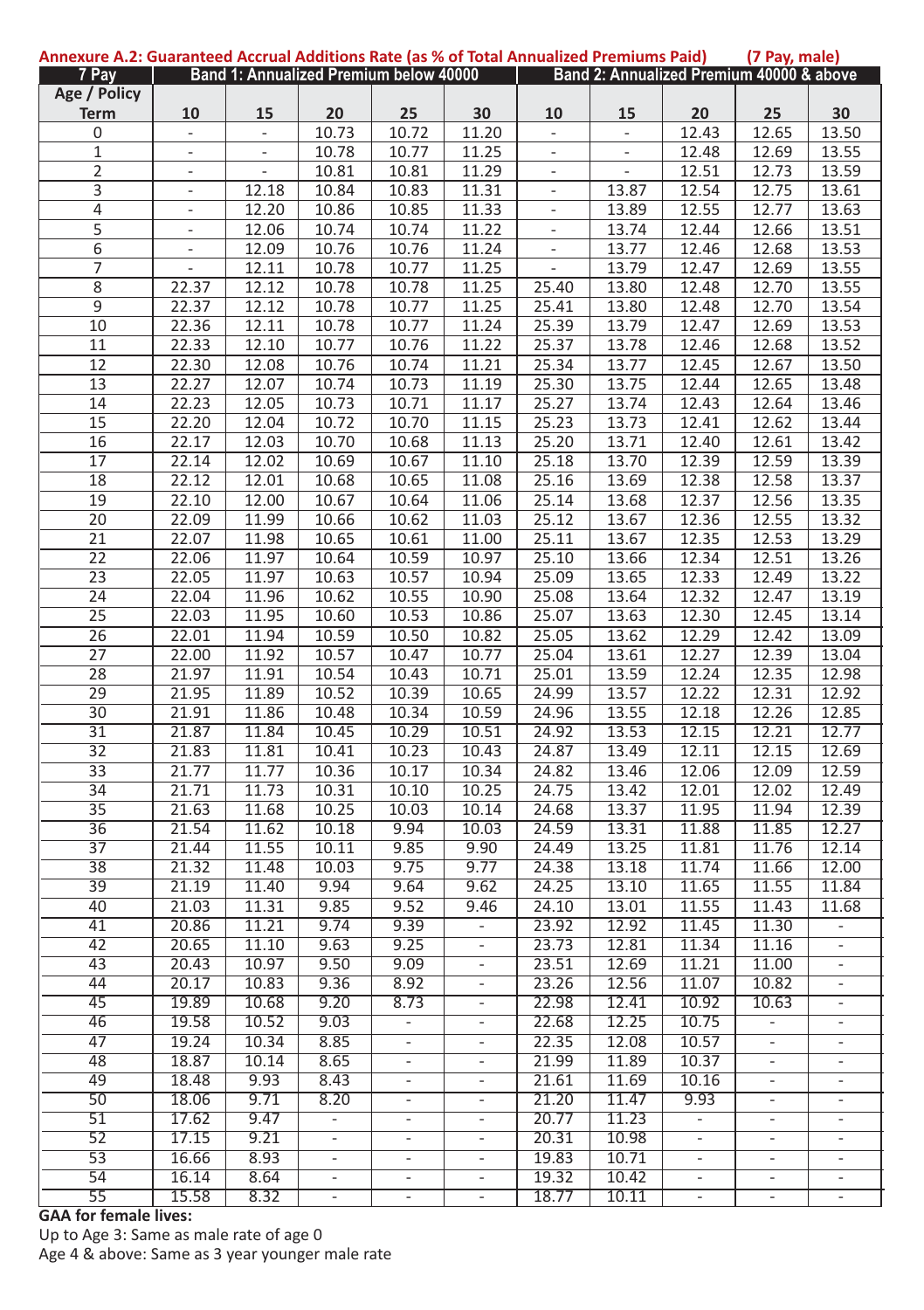| Annexure A.3: Guaranteed Accrual Additions Rate (as % of Total Annualized Premiums Paid) |                                 |                                        |                          |                          |                          |                                            |                          |          | (10 Pay, male)                           |                              |
|------------------------------------------------------------------------------------------|---------------------------------|----------------------------------------|--------------------------|--------------------------|--------------------------|--------------------------------------------|--------------------------|----------|------------------------------------------|------------------------------|
| 10 Pay                                                                                   |                                 | Band 1: Annualized Premium below 40000 |                          |                          |                          |                                            |                          |          | Band 2: Annualized Premium 40000 & above |                              |
| Age / Policy                                                                             |                                 |                                        |                          |                          |                          |                                            |                          |          |                                          |                              |
| <b>Term</b>                                                                              | 10                              | 15                                     | 20                       | 25                       | 30                       | 10                                         | 15                       | 20       | 25                                       | 30                           |
| 0                                                                                        | $\overline{\phantom{a}}$        | $\blacksquare$                         | 10.62                    | 10.92                    | 11.74                    | ÷                                          | $\overline{\phantom{a}}$ | 11.87    | 12.32                                    | 13.40                        |
| $\mathbf{1}$                                                                             | $\blacksquare$                  |                                        | 10.66                    | 10.96                    | 11.78                    | $\overline{\phantom{a}}$                   | ÷,                       | 11.91    | 12.36                                    | 13.44                        |
| $\overline{2}$                                                                           | $\blacksquare$                  | ÷,                                     | 10.69                    | 10.99                    | 11.81                    | $\overline{\phantom{a}}$                   | $\overline{\phantom{a}}$ | 11.93    | 12.39                                    | 13.47                        |
| 3                                                                                        | ÷,                              | 11.68                                  | 10.71                    | 11.01                    | 11.83                    | $\blacksquare$                             | 12.94                    | 11.96    | 12.41                                    | 13.49                        |
| 4                                                                                        | $\overline{\phantom{a}}$        | 11.69                                  | 10.72                    | 11.02                    | 11.84                    | $\blacksquare$                             | 12.95                    | 11.97    | 12.42                                    | 13.50                        |
| 5                                                                                        | ÷,                              | 11.59                                  | 10.64                    | 10.95                    | 11.76                    | $\overline{\phantom{a}}$                   | 12.85                    | 11.89    | 12.34                                    | 13.42                        |
| 6                                                                                        | $\overline{\phantom{a}}$        | 11.61                                  | 10.66                    | 10.96                    | 11.78                    | $\overline{\phantom{a}}$                   | 12.87                    | 11.91    | 12.36                                    | 13.44                        |
| 7                                                                                        | $\overline{\phantom{a}}$        | 11.63                                  | 10.67                    | 10.97                    | 11.79                    | $\overline{\phantom{a}}$                   | 12.89                    | 11.92    | 12.37                                    | 13.45                        |
| $\overline{\bf 8}$                                                                       |                                 | 11.63                                  | 10.67                    | 10.98                    | 11.79                    | $\overline{\phantom{a}}$                   | 12.89                    | 11.92    | 12.38                                    | 13.45                        |
| 9                                                                                        | $\overline{\phantom{a}}$<br>÷,  | 11.64                                  | 10.68                    | 10.98                    | 11.79                    | $\Box$                                     | 12.90                    | 11.92    | 12.38                                    | 13.45                        |
| 10                                                                                       |                                 | 11.63                                  | 10.67                    | 10.98                    | 11.79                    |                                            | 12.89                    | 11.92    | 12.37                                    | 13.45                        |
|                                                                                          | $\frac{1}{2}$                   |                                        |                          |                          |                          | $\blacksquare$                             |                          |          |                                          |                              |
| 11                                                                                       | $\blacksquare$                  | 11.62                                  | 10.67                    | 10.97                    | 11.78                    | $\blacksquare$                             | 12.89                    | 11.91    | 12.37                                    | 13.44                        |
| $\overline{12}$                                                                          | $\overline{\phantom{m}}$        | 11.61                                  | 10.66                    | 10.96                    | 11.77                    | $\overline{\phantom{m}}$                   | 12.88                    | 11.91    | 12.36                                    | 13.43                        |
| 13                                                                                       | $\frac{1}{2}$                   | 11.60                                  | 10.65                    | 10.95                    | 11.76                    | ÷                                          | 12.87                    | 11.90    | 12.35                                    | 13.41                        |
| 14                                                                                       | -                               | 11.59                                  | 10.64                    | 10.94                    | 11.74                    | -                                          | 12.85                    | 11.89    | 12.34                                    | 13.40                        |
| 15                                                                                       | $\blacksquare$                  | 11.58                                  | 10.63                    | 10.93                    | 11.73                    | ÷                                          | 12.84                    | 11.88    | 12.33                                    | 13.39                        |
| $\overline{16}$                                                                          | ÷,                              | 11.57                                  | 10.62                    | 10.92                    | 11.72                    | $\blacksquare$                             | 12.83                    | 11.87    | 12.32                                    | 13.37                        |
| 17                                                                                       | $\overline{\phantom{a}}$        | 11.56                                  | 10.61                    | 10.91                    | 11.70                    | $\blacksquare$                             | 12.83                    | 11.86    | 12.31                                    | 13.36                        |
| 18                                                                                       | $\blacksquare$                  | 11.55                                  | 10.61                    | 10.90                    | 11.69                    | $\overline{\phantom{a}}$                   | 12.82                    | 11.86    | 12.30                                    | 13.35                        |
| 19                                                                                       | $\blacksquare$                  | 11.55                                  | 10.60                    | 10.89                    | 11.68                    | $\blacksquare$                             | 12.81                    | 11.85    | 12.29                                    | 13.33                        |
| 20                                                                                       | $\overline{\phantom{a}}$        | 11.54                                  | 10.60                    | 10.89                    | 11.66                    | $\overline{\phantom{a}}$                   | 12.81                    | 11.85    | 12.29                                    | 13.32                        |
| $\overline{21}$                                                                          | $\blacksquare$                  | 11.54                                  | 10.59                    | 10.88                    | 11.65                    | $\blacksquare$                             | 12.80                    | 11.84    | 12.28                                    | 13.30                        |
| $\overline{22}$                                                                          | $\blacksquare$                  | 11.54                                  | 10.59                    | 10.87                    | 11.63                    | $\blacksquare$                             | 12.80                    | 11.84    | 12.27                                    | 13.28                        |
| 23                                                                                       | $\frac{1}{2}$                   | 11.53                                  | 10.58                    | 10.86                    | 11.61                    | $\blacksquare$                             | 12.80                    | 11.83    | 12.26                                    | 13.27                        |
| $\overline{24}$                                                                          | $\overline{\phantom{a}}$        | 11.53                                  | 10.58                    | 10.85                    | 11.59                    | $\blacksquare$                             | 12.79                    | 11.83    | 12.25                                    | 13.24                        |
| $\overline{25}$                                                                          | $\frac{1}{2}$                   | 11.52                                  | 10.57                    | 10.84                    | 11.57                    | $\blacksquare$                             | 12.79                    | 11.82    | 12.24                                    | 13.22                        |
| $\overline{26}$                                                                          | $\overline{\phantom{a}}$        | 11.52                                  | 10.56                    | 10.83                    | 11.55                    | $\overline{\phantom{a}}$                   | 12.78                    | 11.81    | 12.23                                    | 13.20                        |
| 27                                                                                       | $\frac{1}{2}$                   | 11.51                                  | 10.55                    | 10.81                    | 11.52                    | $\blacksquare$                             | 12.78                    | 11.80    | 12.21                                    | 13.17                        |
| 28                                                                                       | $\blacksquare$                  | 11.50                                  | 10.54                    | 10.80                    | 11.50                    | ÷                                          | 12.77                    | 11.79    | 12.19                                    | 13.14                        |
| 29                                                                                       | ÷                               | 11.49                                  | 10.53                    | 10.78                    | 11.46                    | ÷                                          | 12.76                    | 11.78    | 12.17                                    | 13.10                        |
| $\overline{30}$                                                                          | $\frac{1}{2}$                   | 11.48                                  | 10.52                    | 10.76                    | 11.43                    | $\overline{\phantom{m}}$                   | 12.75                    | 11.77    | 12.15                                    | 13.07                        |
| $\overline{31}$                                                                          | $\blacksquare$                  | 11.47                                  | 10.50                    | 10.73                    | 11.39                    | $\blacksquare$                             | 12.73                    | 11.75    | 12.13                                    | 13.02                        |
| $\overline{32}$                                                                          |                                 | 11.45                                  | 10.48                    | 10.70                    | 11.35                    |                                            | 12.72                    | 11.73    | 12.10                                    | 12.98                        |
| $\overline{33}$                                                                          | $\frac{1}{2}$<br>$\blacksquare$ | 11.43                                  | 10.46                    | 10.67                    | 11.30                    | $\overline{\phantom{a}}$<br>$\blacksquare$ | 12.70                    | 11.71    | 12.07                                    | 12.93                        |
| 34                                                                                       |                                 | 11.41                                  | 10.43                    | 10.64                    | 11.25                    |                                            | 12.68                    | 11.69    | 12.03                                    | 12.87                        |
|                                                                                          | $\overline{\phantom{a}}$        |                                        |                          |                          |                          | $\blacksquare$                             |                          |          |                                          |                              |
| $\overline{35}$                                                                          | $\blacksquare$                  | 11.38                                  | 10.40                    | 10.60                    | 11.19                    | $\blacksquare$                             | 12.65                    | 11.66    | 12.00                                    | 12.81                        |
| $\overline{36}$                                                                          | $\blacksquare$                  | 11.35                                  | 10.37                    | 10.56                    | 11.13                    | $\blacksquare$                             | 12.62                    | 11.63    | 11.95                                    | 12.75                        |
| $\overline{37}$                                                                          | $\overline{\phantom{a}}$        | 11.31                                  | 10.34                    | 10.52                    | 11.06                    | $\overline{\phantom{a}}$                   | 12.59                    | 11.59    | 11.91                                    | 12.68                        |
| $\overline{38}$                                                                          | $\frac{1}{2}$                   | 11.27                                  | 10.30                    | 10.47                    | 10.99                    | $\blacksquare$                             | 12.55                    | 11.55    | 11.86                                    | 12.60                        |
| 39                                                                                       | $\overline{\phantom{a}}$        | 11.23                                  | 10.25                    | 10.41                    | 10.91                    | $\blacksquare$                             | 12.51                    | 11.51    | 11.80                                    | 12.52                        |
| 40                                                                                       | $\frac{1}{2}$                   | 11.18                                  | 10.20                    | 10.35                    | 10.82                    | $\frac{1}{2}$                              | 12.46                    | 11.46    | 11.74                                    | 12.43                        |
| 41                                                                                       | $\frac{1}{2}$                   | 11.12                                  | 10.15                    | 10.28                    | ÷                        | $\overline{\phantom{a}}$                   | 12.41                    | 11.41    | 11.67                                    | $\overline{\phantom{a}}$     |
| 42                                                                                       | $\frac{1}{2}$                   | 11.05                                  | 10.09                    | 10.20                    |                          | $\overline{\phantom{m}}$                   | 12.34                    | 11.35    | 11.59                                    |                              |
| 43                                                                                       | $\overline{\phantom{m}}$        | 10.98                                  | 10.02                    | 10.12                    | $\frac{1}{2}$            | $\overline{\phantom{a}}$                   | 12.27                    | 11.28    | 11.51                                    | $\qquad \qquad \blacksquare$ |
| 44                                                                                       |                                 | 10.90                                  | 9.94                     | 10.02                    | ÷,                       | ÷                                          | 12.19                    | 11.20    | 11.41                                    |                              |
| 45                                                                                       | $\overline{\phantom{m}}$        | 10.80                                  | 9.85                     | 9.92                     | -                        | $\overline{\phantom{0}}$                   | 12.10                    | 11.12    | 11.31                                    | -                            |
| 46                                                                                       | $\blacksquare$                  | 10.70                                  | 9.75                     | $\blacksquare$           | ÷                        | $\blacksquare$                             | 12.01                    | 11.02    | $\blacksquare$                           |                              |
| 47                                                                                       |                                 | 10.58                                  | 9.65                     |                          |                          |                                            | 11.90                    | 10.92    |                                          |                              |
| 48                                                                                       | $\overline{\phantom{a}}$        | 10.46                                  | 9.53                     | $\overline{\phantom{a}}$ | $\overline{\phantom{a}}$ | $\overline{\phantom{a}}$                   | 11.78                    | 10.80    | $\overline{\phantom{a}}$                 | $\overline{\phantom{a}}$     |
| 49                                                                                       | $\overline{\phantom{a}}$        | 10.33                                  | 9.41                     | $\blacksquare$           | $\overline{\phantom{a}}$ | $\overline{\phantom{a}}$                   | 11.65                    | 10.68    | $\overline{\phantom{a}}$                 | $\overline{\phantom{a}}$     |
| 50                                                                                       | $\sim$                          | 10.19                                  | 9.28                     | $\overline{\phantom{a}}$ | $\blacksquare$           | $\sim$                                     | 11.52                    | 10.55    | $\overline{\phantom{a}}$                 | $\overline{\phantom{a}}$     |
| 51                                                                                       | ٠                               | 10.04                                  | $\blacksquare$           | $\overline{\phantom{a}}$ | $\overline{\phantom{a}}$ | $\overline{\phantom{a}}$                   | 11.37                    | $\sim$   | $\overline{\phantom{a}}$                 | $\overline{\phantom{a}}$     |
| 52                                                                                       | $\overline{\phantom{a}}$        | 9.88                                   | $\sim$                   | $\blacksquare$           | $\overline{\phantom{a}}$ | $\overline{\phantom{a}}$                   | 11.22                    | $\omega$ | $\overline{\phantom{a}}$                 | $\overline{\phantom{a}}$     |
| 53                                                                                       | $\overline{\phantom{a}}$        | 9.71                                   | $\overline{\phantom{a}}$ | $\overline{\phantom{a}}$ | $\overline{\phantom{a}}$ | $\overline{\phantom{a}}$                   | 11.05                    | $\sim$   | $\overline{\phantom{a}}$                 | $\overline{\phantom{a}}$     |
| 54                                                                                       | $\overline{\phantom{a}}$        | 9.53                                   | $\blacksquare$           | $\overline{\phantom{a}}$ | ÷                        | $\overline{\phantom{a}}$                   | 10.88                    | $\sim$   | $\overline{\phantom{a}}$                 | $\overline{\phantom{a}}$     |
| 55                                                                                       | $\overline{\phantom{a}}$        | 9.33                                   |                          |                          | ۰                        | $\overline{\phantom{a}}$                   | 10.69                    |          |                                          | -                            |
|                                                                                          |                                 |                                        |                          |                          |                          |                                            |                          |          | -                                        |                              |

#### **GAA for female lives:**

Up to Age 3: Same as male rate of age 0 Age 4 & above: Same as 3 year younger male rate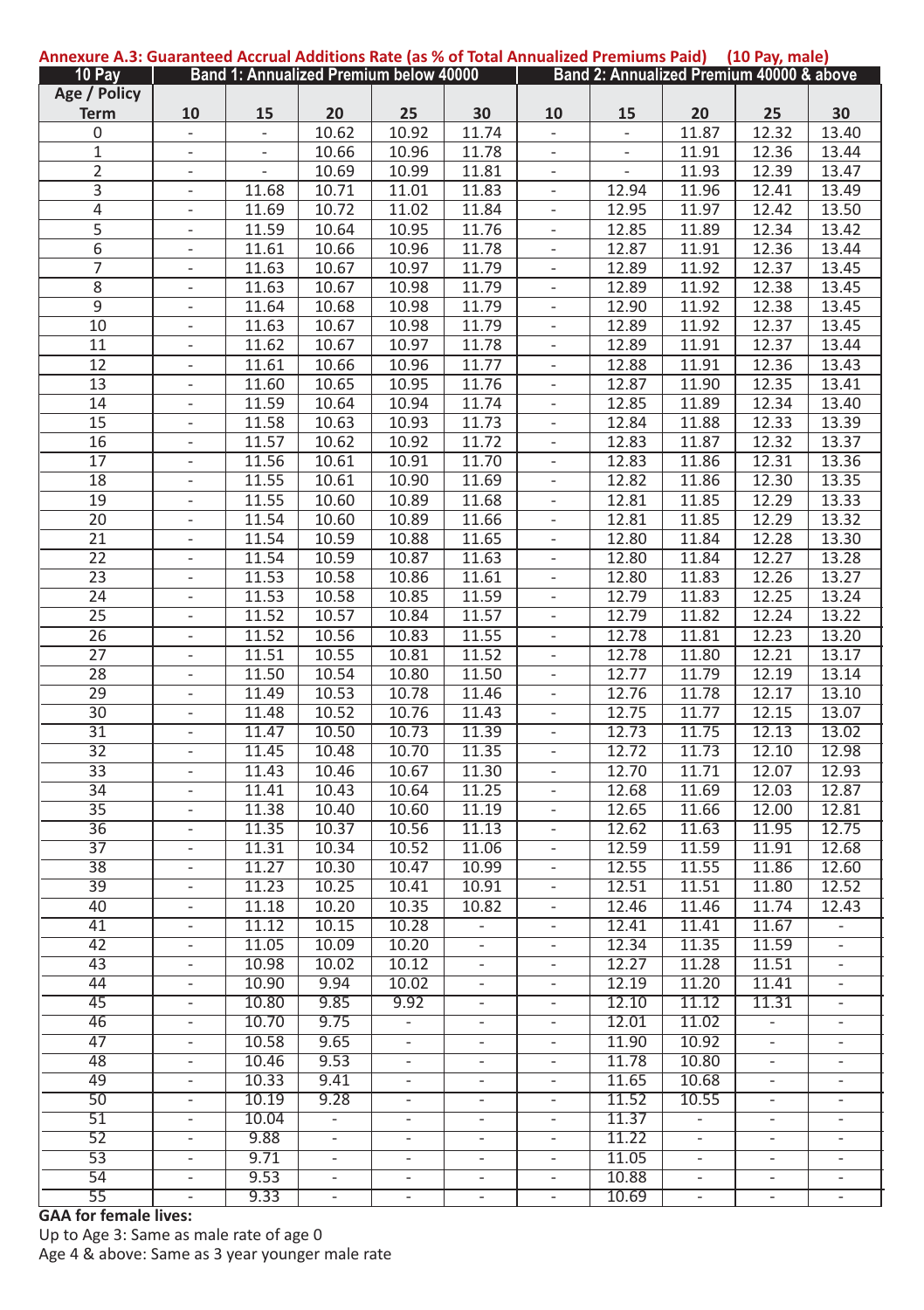| Annexure A.4: Guaranteed Accrual Additions Rate (as % of Total Annualized Premiums Paid) |                          |                                        |                          |                          |                          |                          |                          |                  | (12 Pay, male)                           |                              |
|------------------------------------------------------------------------------------------|--------------------------|----------------------------------------|--------------------------|--------------------------|--------------------------|--------------------------|--------------------------|------------------|------------------------------------------|------------------------------|
| 12 Pay                                                                                   |                          | Band 1: Annualized Premium below 40000 |                          |                          |                          |                          |                          |                  | Band 2: Annualized Premium 40000 & above |                              |
| Age / Policy                                                                             |                          |                                        |                          |                          |                          |                          |                          |                  |                                          |                              |
| <b>Term</b>                                                                              | 10                       | 15                                     | 20                       | 25                       | 30                       | 10                       | 15                       | 20               | 25                                       | 30                           |
| 0                                                                                        | $\overline{\phantom{a}}$ | $\blacksquare$                         | 10.24                    | 10.62                    | 11.53                    | ÷                        | $\overline{\phantom{a}}$ | 11.35            | 11.85                                    | 12.97                        |
| $\mathbf{1}$                                                                             | $\blacksquare$           |                                        | 10.28                    | 10.67                    | 11.57                    | $\overline{\phantom{a}}$ | ÷,                       | 11.39            | 11.89                                    | 13.01                        |
| $\overline{2}$                                                                           | $\blacksquare$           | $\overline{\phantom{a}}$               | 10.32                    | 10.70                    | 11.61                    | $\overline{\phantom{a}}$ | $\overline{\phantom{a}}$ | 11.43            | 11.92                                    | 13.04                        |
| 3                                                                                        | ÷,                       | 11.26                                  | 10.34                    | 10.72                    | 11.63                    | $\blacksquare$           | 12.44                    | 11.45            | 11.94                                    | 13.07                        |
| 4                                                                                        | $\overline{\phantom{a}}$ | 11.28                                  | 10.36                    | 10.74                    | 11.64                    | $\blacksquare$           | 12.46                    | 11.47            | 11.96                                    | 13.08                        |
| 5                                                                                        | ÷,                       | 11.16                                  | 10.27                    | 10.65                    | 11.56                    | $\overline{\phantom{a}}$ | 12.34                    | 11.37            | 11.87                                    | 12.99                        |
|                                                                                          |                          | 11.19                                  | 10.29                    |                          | 11.58                    |                          |                          | 11.40            |                                          |                              |
| 6                                                                                        | $\overline{\phantom{a}}$ |                                        |                          | 10.67                    |                          | $\overline{\phantom{a}}$ | 12.37                    |                  | 11.89                                    | 13.01                        |
| 7                                                                                        | $\overline{\phantom{a}}$ | 11.20                                  | 10.30                    | 10.68                    | 11.59                    | $\overline{\phantom{a}}$ | 12.39                    | 11.41            | 11.90                                    | 13.02                        |
| $\overline{\bf 8}$                                                                       | $\overline{\phantom{a}}$ | 11.21                                  | 10.31                    | 10.69                    | 11.59                    | $\overline{\phantom{a}}$ | 12.39                    | 11.41            | 11.91                                    | 13.03                        |
| 9                                                                                        | $\Box$                   | 11.21                                  | 10.31                    | 10.69                    | 11.59                    | $\Box$                   | 12.39                    | 11.41            | 11.91                                    | 13.02                        |
| 10                                                                                       | $\frac{1}{2}$            | 11.20                                  | 10.30                    | 10.68                    | 11.58                    | $\blacksquare$           | 12.39                    | 11.41            | 11.90                                    | 13.02                        |
| 11                                                                                       | $\blacksquare$           | 11.19                                  | 10.29                    | 10.67                    | 11.57                    | $\blacksquare$           | 12.38                    | 11.40            | 11.89                                    | 13.01                        |
| $\overline{12}$                                                                          | $\overline{\phantom{m}}$ | 11.18                                  | 10.28                    | 10.66                    | 11.56                    | $\overline{\phantom{m}}$ | 12.37                    | 11.39            | 11.88                                    | 13.00                        |
| 13                                                                                       | $\frac{1}{2}$            | 11.17                                  | 10.27                    | 10.65                    | 11.55                    | ÷                        | 12.35                    | 11.38            | 11.87                                    | 12.98                        |
| 14                                                                                       | -                        | 11.15                                  | 10.26                    | 10.64                    | 11.53                    | -                        | 12.34                    | 11.37            | 11.86                                    | 12.97                        |
| 15                                                                                       | $\blacksquare$           | 11.14                                  | 10.25                    | 10.63                    | 11.52                    | ÷                        | 12.33                    | 11.36            | 11.85                                    | 12.95                        |
| $\overline{16}$                                                                          | ÷,                       | 11.13                                  | 10.24                    | 10.62                    | 11.50                    | $\blacksquare$           | 12.32                    | 11.35            | 11.84                                    | 12.94                        |
| 17                                                                                       | $\overline{\phantom{a}}$ | 11.12                                  | 10.23                    | 10.61                    | 11.49                    | $\blacksquare$           | 12.31                    | 11.34            | 11.83                                    | 12.92                        |
| 18                                                                                       | $\blacksquare$           | 11.11                                  | 10.23                    | 10.60                    | 11.48                    | $\overline{\phantom{a}}$ | 12.30                    | 11.33            | 11.82                                    | 12.91                        |
| 19                                                                                       | $\blacksquare$           | 11.10                                  | 10.22                    | 10.59                    | 11.46                    | $\blacksquare$           | 12.29                    | 11.33            | 11.81                                    | 12.90                        |
| 20                                                                                       | $\overline{\phantom{a}}$ | 11.10                                  | 10.21                    | 10.59                    | 11.45                    | $\overline{\phantom{a}}$ | 12.29                    | 11.32            | 11.81                                    | 12.88                        |
| $\overline{21}$                                                                          | $\blacksquare$           | 11.09                                  | 10.21                    | 10.58                    | 11.43                    | $\blacksquare$           | 12.28                    | 11.32            | 11.80                                    | 12.87                        |
|                                                                                          |                          |                                        |                          |                          |                          |                          |                          |                  |                                          |                              |
| $\overline{22}$                                                                          | $\blacksquare$           | 11.09                                  | 10.20                    | 10.57                    | 11.42                    | $\blacksquare$           | 12.28                    | 11.31            | 11.79                                    | 12.85                        |
| 23                                                                                       | $\frac{1}{2}$            | 11.08                                  | 10.20                    | 10.56                    | 11.40                    | $\blacksquare$           | 12.27                    | 11.31            | 11.78                                    | 12.83                        |
| $\overline{24}$                                                                          | $\overline{\phantom{a}}$ | 11.08                                  | 10.19                    | 10.55                    | 11.38                    | $\blacksquare$           | 12.27                    | 11.30            | 11.77                                    | 12.81                        |
| $\overline{25}$                                                                          | $\overline{\phantom{a}}$ | 11.07                                  | 10.19                    | 10.54                    | 11.36                    | $\blacksquare$           | 12.26                    | 11.29            | 11.76                                    | 12.79                        |
| $\overline{26}$                                                                          | $\overline{\phantom{a}}$ | 11.06                                  | 10.18                    | 10.52                    | 11.34                    | $\overline{\phantom{a}}$ | 12.25                    | 11.29            | 11.74                                    | 12.76                        |
| 27                                                                                       | $\frac{1}{2}$            | 11.06                                  | 10.17                    | 10.51                    | 11.31                    | $\blacksquare$           | 12.24                    | 11.28            | 11.73                                    | 12.74                        |
| 28                                                                                       | $\blacksquare$           | 11.05                                  | 10.16                    | 10.49                    | 11.28                    | ÷                        | 12.23                    | 11.26            | 11.71                                    | 12.70                        |
| 29                                                                                       | ÷                        | 11.03                                  | 10.14                    | 10.47                    | 11.25                    | ÷                        | 12.22                    | 11.25            | 11.69                                    | 12.67                        |
| $\overline{30}$                                                                          | $\frac{1}{2}$            | 11.02                                  | 10.13                    | 10.45                    | 11.21                    | $\overline{\phantom{m}}$ | 12.21                    | 11.23            | 11.67                                    | 12.63                        |
| $\overline{31}$                                                                          | ÷,                       | 11.00                                  | 10.11                    | 10.42                    | 11.17                    | $\blacksquare$           | 12.19                    | 11.22            | 11.64                                    | 12.59                        |
| $\overline{32}$                                                                          | $\blacksquare$           | 10.98                                  | 10.08                    | 10.39                    | 11.13                    | $\overline{\phantom{a}}$ | 12.17                    | 11.19            | 11.61                                    | 12.54                        |
| $\overline{33}$                                                                          | $\blacksquare$           | 10.95                                  | 10.06                    | 10.36                    | 11.08                    | $\blacksquare$           | 12.14                    | 11.17            | 11.58                                    | 12.49                        |
| 34                                                                                       | $\blacksquare$           | 10.92                                  | 10.03                    | 10.32                    | 11.02                    | $\overline{\phantom{a}}$ | 12.12                    | 11.14            | 11.54                                    | 12.44                        |
| $\overline{35}$                                                                          | $\blacksquare$           | 10.89                                  | 10.00                    | 10.28                    | 10.97                    | $\blacksquare$           | 12.08                    | 11.11            | 11.50                                    | 12.38                        |
| $\overline{36}$                                                                          |                          | 10.85                                  | 9.96                     | 10.24                    | 10.90                    |                          | 12.04                    | 11.07            | 11.45                                    | 12.31                        |
|                                                                                          | $\blacksquare$           |                                        |                          |                          |                          | $\blacksquare$           |                          |                  |                                          |                              |
| $\overline{37}$                                                                          | $\overline{\phantom{a}}$ | 10.80                                  | 9.92                     | 10.19                    | 10.83                    | $\overline{\phantom{a}}$ | 12.00                    | 11.03            | 11.40                                    | 12.23                        |
| $\overline{38}$                                                                          | $\frac{1}{2}$            | 10.75                                  | 9.87                     | 10.13                    | 10.75                    | $\blacksquare$           | 11.95                    | 10.99            | 11.35                                    | 12.15                        |
| 39                                                                                       | $\overline{\phantom{a}}$ | 10.69                                  | 9.82                     | 10.07                    | 10.66                    | $\blacksquare$           | 11.89                    | 10.93            | 11.29                                    | 12.06                        |
| 40                                                                                       | $\frac{1}{2}$            | 10.63                                  | 9.76                     | 10.00                    | 10.57                    | $\frac{1}{2}$            | 11.83                    | 10.88            | 11.22                                    | 11.96                        |
| 41                                                                                       | $\frac{1}{2}$            | 10.55                                  | 9.69                     | 9.92                     | $\overline{\phantom{0}}$ | $\overline{\phantom{a}}$ | 11.76                    | 10.81            | 11.14                                    | $\overline{\phantom{a}}$     |
| 42                                                                                       | $\frac{1}{2}$            | 10.47                                  | 9.62                     | 9.83                     | -                        | $\overline{\phantom{m}}$ | 11.67                    | 10.74            | 11.05                                    |                              |
| 43                                                                                       | $\frac{1}{2}$            | 10.37                                  | 9.54                     | 9.74                     | $\overline{\phantom{0}}$ | $\overline{\phantom{a}}$ | 11.58                    | 10.66            | 10.96                                    | $\qquad \qquad \blacksquare$ |
| 44                                                                                       |                          | 10.27                                  | 9.44                     | 9.63                     | ÷,                       | ÷                        | 11.48                    | 10.57            | 10.85                                    |                              |
| 45                                                                                       | $\overline{\phantom{m}}$ | 10.15                                  | 9.34                     | 9.51                     | -                        | $\overline{\phantom{0}}$ | 11.36                    | 10.46            | 10.73                                    | -                            |
| 46                                                                                       | $\blacksquare$           | 10.02                                  | 9.23                     | $\blacksquare$           | $\overline{\phantom{a}}$ | $\blacksquare$           | 11.23                    | 10.35            | $\blacksquare$                           |                              |
| 47                                                                                       |                          | 9.88                                   | 9.10                     |                          |                          |                          | 11.10                    | 10.23            |                                          |                              |
| 48                                                                                       | $\overline{\phantom{a}}$ | 9.72                                   | 8.97                     | $\overline{\phantom{a}}$ | $\overline{\phantom{a}}$ | $\overline{\phantom{a}}$ | 10.95                    | 10.10            | $\overline{\phantom{a}}$                 | $\overline{\phantom{a}}$     |
| 49                                                                                       | $\overline{\phantom{a}}$ | 9.56                                   | 8.82                     | $\blacksquare$           | $\overline{\phantom{a}}$ | $\overline{\phantom{a}}$ | 10.78                    | 9.96             | $\overline{\phantom{a}}$                 | $\overline{\phantom{a}}$     |
| 50                                                                                       |                          | 9.38                                   |                          |                          | $\blacksquare$           |                          | 10.61                    | 9.80             |                                          |                              |
|                                                                                          | $\sim$                   |                                        | 8.67                     | $\overline{\phantom{a}}$ |                          | $\sim$                   |                          |                  | $\overline{\phantom{a}}$                 | $\overline{\phantom{a}}$     |
| 51                                                                                       | ۰                        | 9.20                                   | $\overline{\phantom{a}}$ | $\overline{\phantom{a}}$ | $\overline{\phantom{a}}$ | $\overline{\phantom{a}}$ | 10.43                    | $\sim$           | $\overline{\phantom{a}}$                 | $\overline{\phantom{a}}$     |
| 52                                                                                       | $\overline{\phantom{a}}$ | 9.00                                   | $\sim$                   | $\sim$                   | $\overline{\phantom{a}}$ | $\overline{\phantom{a}}$ | 10.24                    | $\omega_{\rm c}$ | $\overline{\phantom{a}}$                 | $\overline{\phantom{a}}$     |
| 53                                                                                       | $\overline{\phantom{a}}$ | 8.79                                   | $\overline{\phantom{a}}$ | $\overline{\phantom{a}}$ | $\overline{\phantom{a}}$ | $\overline{\phantom{a}}$ | 10.03                    | ٠                | $\overline{\phantom{a}}$                 |                              |
| 54                                                                                       | $\overline{\phantom{a}}$ | 8.56                                   | $\sim$                   | $\overline{\phantom{a}}$ | $\overline{\phantom{a}}$ | $\overline{\phantom{a}}$ | 9.81                     | $\sim$           | $\overline{\phantom{a}}$                 | $\overline{\phantom{a}}$     |
| 55                                                                                       | $\overline{\phantom{a}}$ | 8.32                                   |                          |                          | ۰                        | $\overline{\phantom{a}}$ | 9.57                     |                  |                                          |                              |

## **GAA for female lives:**

Up to Age 3: Same as male rate of age 0 Age 4 & above: Same as 3 year younger male rate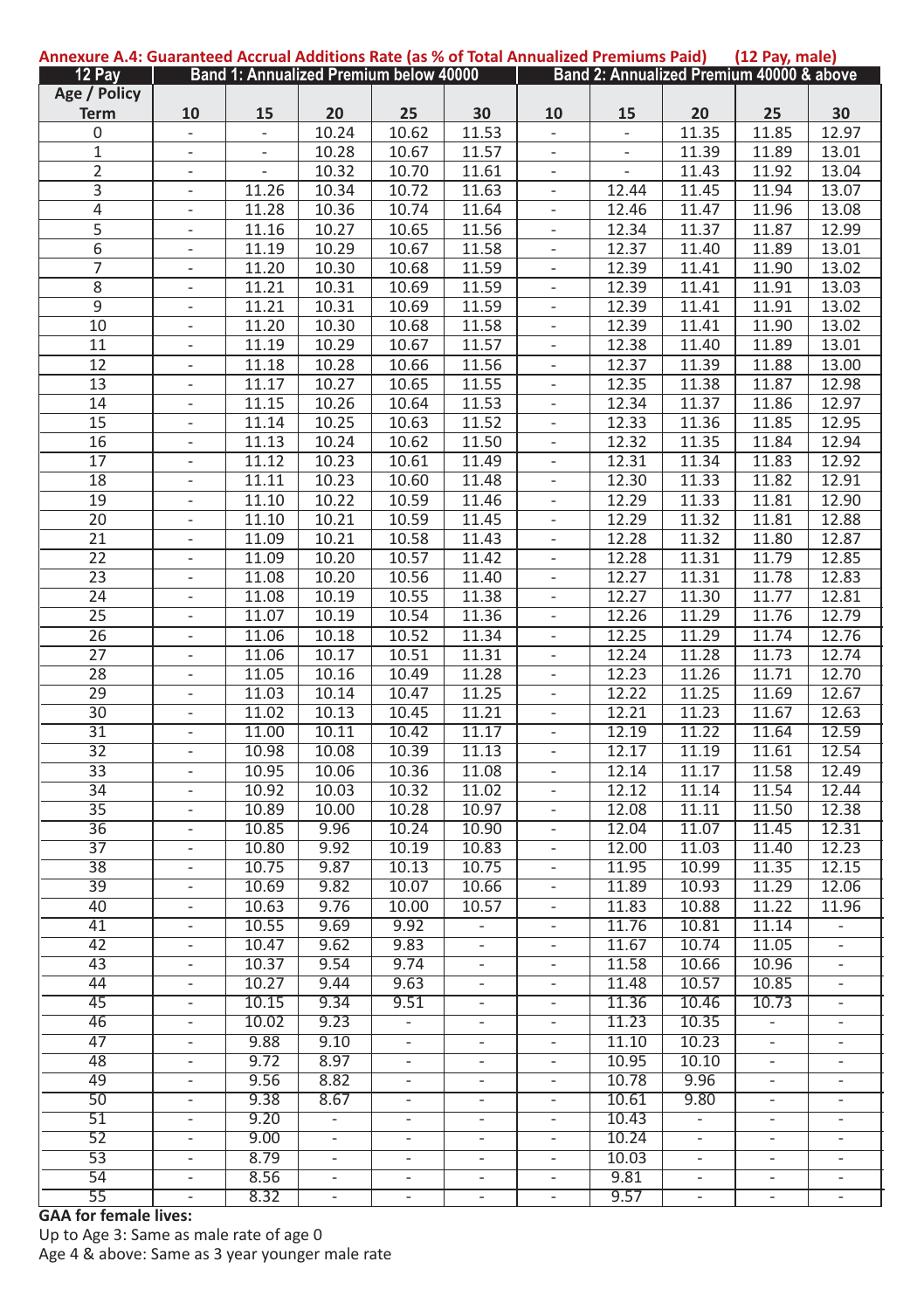## **Annexure B: Guaranteed Surrender Value Factors**

The Guaranteed Surrender Value is sum of

- i. Surrender value of premiums **AND**
- ii. Surrender value of Cumulative Guaranteed Accrual Additions
- i. GSV factor for surrender value of premiums paid

| Surrender value during second policy Year  | 5 Pay and 7 pay | 10 Pay and 12 pay |
|--------------------------------------------|-----------------|-------------------|
| If one full year's premium has been paid   | 20%             | Nil               |
| If two full year's premiums have been paid | 30%             | 30%               |

|                    |     |     | <b>Policy Term</b> |     |     |                    |     | <b>Policy Term</b> |     |
|--------------------|-----|-----|--------------------|-----|-----|--------------------|-----|--------------------|-----|
| <b>Policy Year</b> | 10  | 15  | 20                 | 25  | 30  | <b>Policy Year</b> | 20  | 25                 | 30  |
| 3                  | 35% | 35% | 35%                | 35% | 35% | 17                 | 80% | 76%                | 71% |
| $\overline{4}$     | 50% | 50% | 50%                | 50% | 50% | 18                 | 85% | 77%                | 72% |
| 5                  | 50% | 50% | 50%                | 50% | 50% | 19                 | 90% | 78%                | 73% |
| 6                  | 60% | 50% | 50%                | 53% | 52% | 20                 | 90% | 79%                | 74% |
| $\overline{7}$     | 70% | 55% | 54%                | 56% | 54% | 21                 |     | 80%                | 75% |
| 8                  | 80% | 60% | 58%                | 59% | 56% | 22                 |     | 83%                | 76% |
| 9                  | 90% | 65% | 61%                | 62% | 58% | 23                 |     | 86%                | 77% |
| 10                 | 90% | 70% | 64%                | 64% | 60% | 24                 |     | 90%                | 78% |
| 11                 |     | 75% | 67%                | 66% | 62% | 25                 |     | 90%                | 79% |
| 12                 |     | 80% | 70%                | 68% | 64% | 26                 |     |                    | 80% |
| 13                 |     | 85% | 72%                | 70% | 66% | 27                 |     |                    | 83% |
| 14                 |     | 90% | 74%                | 72% | 68% | 28                 |     |                    | 86% |
| 15                 |     | 90% | 76%                | 74% | 69% | 29                 |     |                    | 90% |
| 16                 |     |     | 78%                | 75% | 70% | 30                 |     |                    | 90% |

## **ii. Surrender value of Cumulative Guaranteed Accrual Additions:**

Surrender value of Cumulative Guaranteed Accrual Additions = Cumulative Guaranteed Accrual Additions \* Surrender Value Multiple.

The Surrender Value Multiple is given in the table below which varies with the policy year of surrender. The factors mentioned in table below are guaranteed.

|                    |     |     | <b>Policy Term</b> |     |     |                    | <b>Policy Term</b> |     |     |
|--------------------|-----|-----|--------------------|-----|-----|--------------------|--------------------|-----|-----|
| <b>Policy Year</b> | 10  | 15  | 20                 | 25  | 30  | <b>Policy Year</b> | 20                 | 25  | 30  |
| 9                  | 55% | 50% | 44%                | 29% | 14% | 20                 | 75%                | 62% | 47% |
| 10                 | 60% | 53% | 47%                | 32% | 17% | 21                 |                    | 65% | 50% |
| 11                 |     | 56% | 50%                | 35% | 20% | 22                 |                    | 68% | 53% |
| 12                 |     | 59% | 53%                | 38% | 23% | 23                 |                    | 71% | 56% |
| 13                 |     | 61% | 56%                | 41% | 26% | 24                 |                    | 73% | 59% |
| 14                 |     | 63% | 59%                | 44% | 29% | 25                 |                    | 75% | 62% |
| 15                 |     | 65% | 62%                | 47% | 32% | 26                 |                    |     | 65% |
| 16                 |     |     | 65%                | 50% | 35% | 27                 |                    |     | 68% |
| 17                 |     |     | 68%                | 53% | 38% | 28                 |                    |     | 71% |
| 18                 |     |     | 71%                | 56% | 41% | 29                 |                    |     | 73% |
| 19                 |     |     | 73%                | 59% | 44% | 30                 |                    |     | 75% |